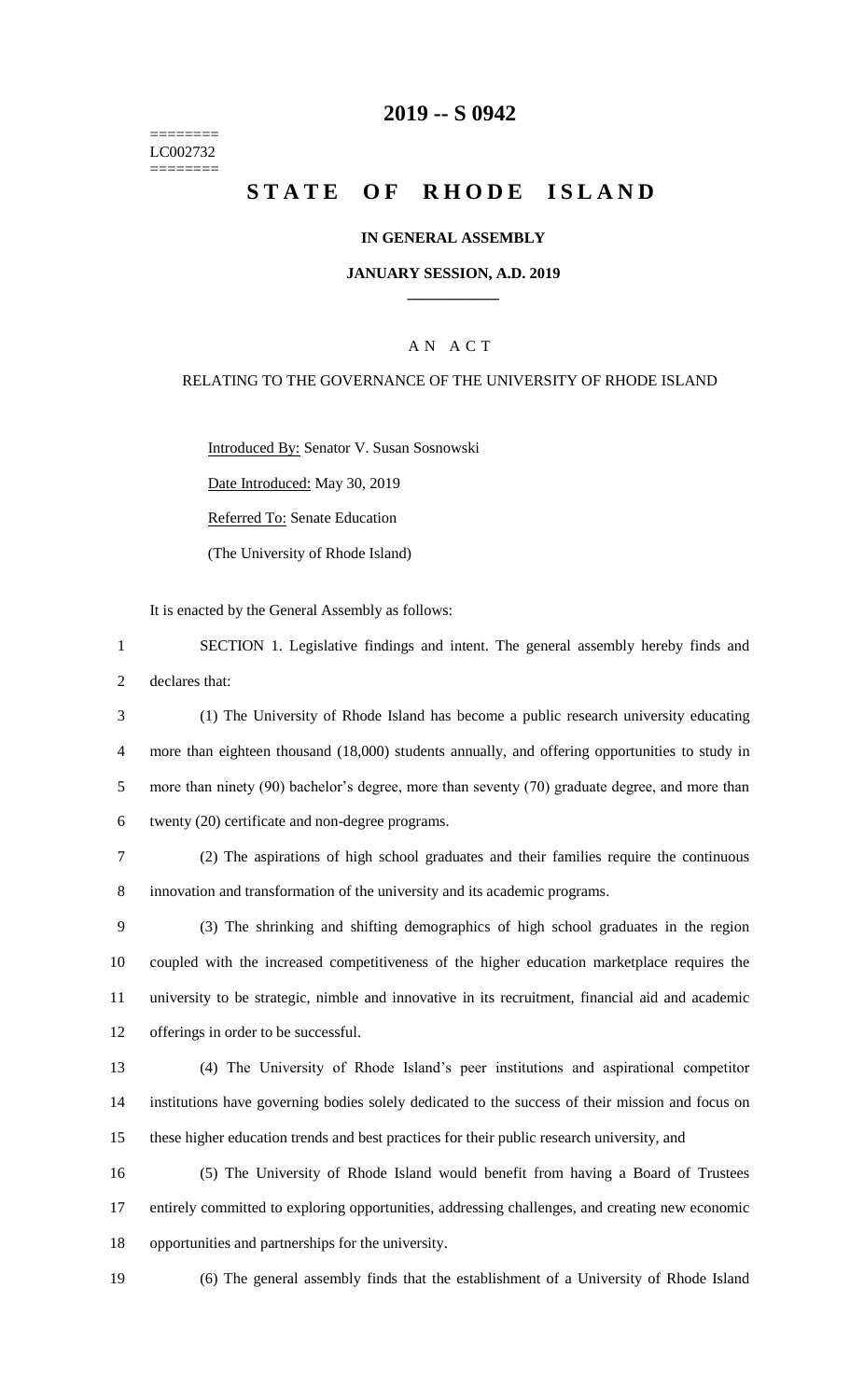board of trustees is necessary to effectuate these goals for the governance and support of the University of Rhode Island.

 SECTION 2. Sections 16-32-2, 16-32-2.1, 16-32-5, 16-32-9, 16-32-10, 16-32-11, 16-32- 12, 16-32-15, 16-32-25 and 16-32-26 of the General Laws in Chapter 16-32 entitled "University of Rhode Island [See Title 16 Chapter 97 - The Rhode Island Board of Education Act]" are hereby amended to read as follows:

**16-32-2. Continuation of powers of board. Board of Trustees established.**

 The change in name shall in no way affect the powers and duties of the board of governors for higher education defined in chapter 59 of this title; and the board of governors for higher education shall be responsible for the control, management, and operation of the 11 University of Rhode Island in the same manner as previously it was responsible for the control, 12 management, and operation of it under the name of Rhode Island State College.

- (a) There is hereby created a board of trustees for the University of Rhode Island, 14 sometimes referred to as the "board" or "board of trustees", which shall be and is constituted a public corporation, empowered to sue and be sued in its own name, and to exercise all the 16 powers, in addition to those specifically enumerated in this chapter, usually appertaining to public 17 corporations entrusted with control of postsecondary educational institutions and functions. Upon its organization, the board shall be vested with the legal title to all property, real and personal, 19 now owned by and/or under the control or in custody of the council on postsecondary education for the use of the University of Rhode Island including all its departments, divisions, and
- branches.

 (b) The board is empowered to hold and operate the property in trust for the state; to acquire, hold, and dispose of the property and other like property as deemed necessary for the 24 execution of its corporate purposes. The board is made successor to all powers, rights, duties, and privileges formerly belonging to the council on postsecondary education pertaining to postsecondary education and the board of governors for higher education.

 (c) The board shall be the employer of record for the university. It shall retain all 28 authority formerly vested in the council on postsecondary education and the board of education 29 regarding the employment of faculty and staff at the public higher education institutions. The board shall appoint the president of the university and shall review their performance on an annual basis.

 (d) The board shall make rules and regulations for the control and use of all public properties and highways under its care, and for violations of those rules and regulations; 34 penalties, up to one hundred dollars (\$100) and costs for any one offense, may be imposed by any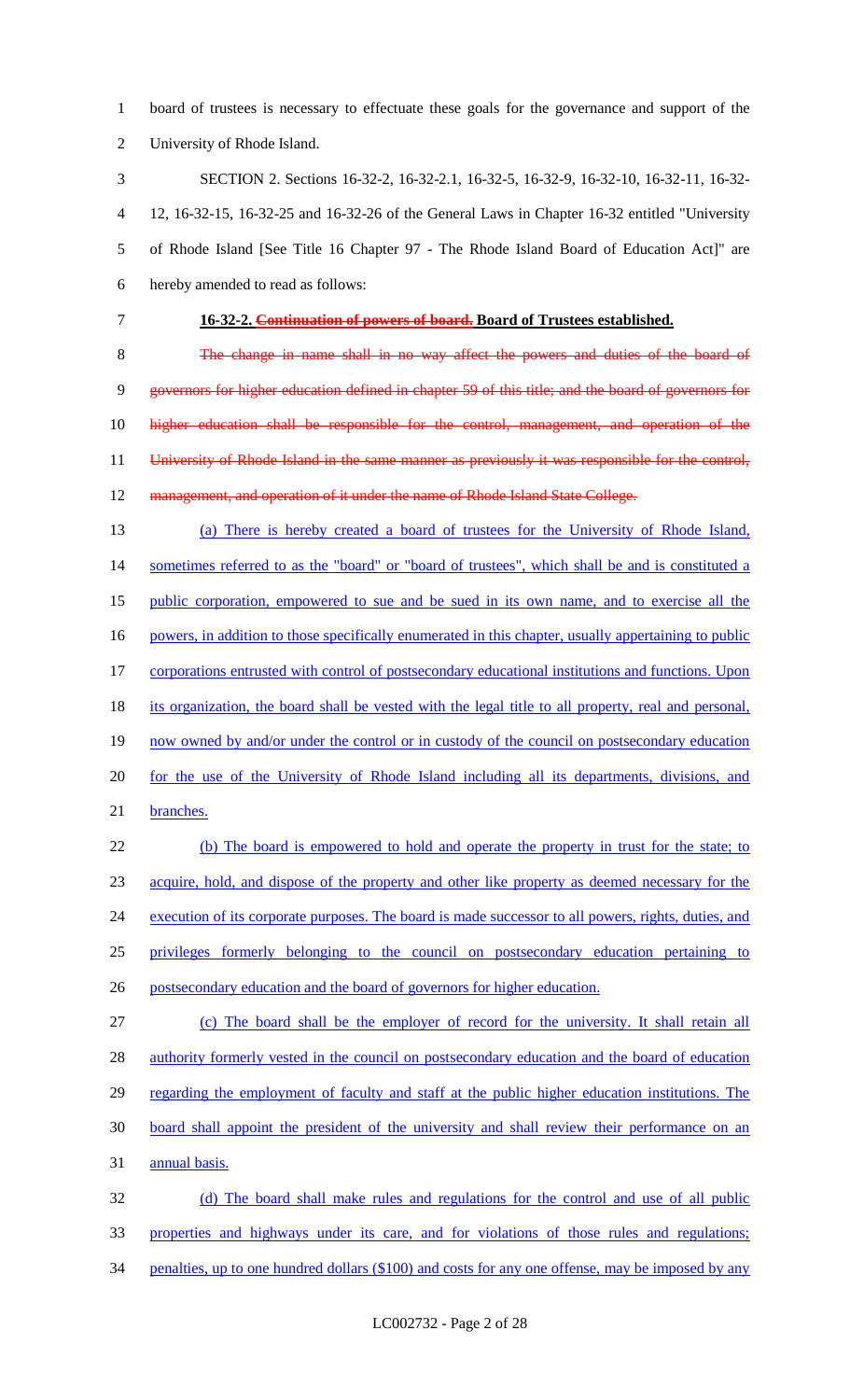district court or police court in the city or town where the violation occurs; and, in general, the board shall take all actions necessary for the proper execution of the powers and duties granted to, and imposed upon, the board by the terms of this chapter. (e) The board shall make rules and regulations pursuant to chapter 2 of title 37 to 5 implement its responsibilities as a public agency for procurement purposes as defined in § 37-2-6  $7(16)$ . (f) The board shall evaluate data on which to base performance of the university as described in subsection (g) of this section which shall be defined by the president of the university. These measures may include and incorporate outcomes or goals from multiple, 10 previous years. The lack of information from previous years, however, will not affect the use of 11 performance-based measures. (g) The University of Rhode Island shall have unique measures consistent with its 13 purpose, role, scope, and mission. The board shall provide faculty and students an opportunity to 14 provide input on the development of performance measures. (1) The performance-based measures shall include, but not be limited to, the following metrics: (i) The number and percentage, including growth in relation to enrollment and prior years of bachelor's degrees awarded to first-time, full-time students within four (4) years and six (6) 19 years, including summer graduates; 20 (ii) The number of degrees awarded that are tied to Rhode Island's high demand, high- wage employment opportunities consistent with the institution's mission; 22 (iii) One metric that applies only to the university, in consultation with the president, which shall consider faculty, staff and student input; and (iv) Any other metrics that are deemed appropriate by the board. (2) Weight may be assigned to any of the aforementioned metrics to reinforce the mission 26 of the university, the economic needs of the state, and the socio-economic status of the students. (h) The board shall hold the university accountable for developing and implementing 28 transfer pathways for students from the Community College of Rhode Island and Rhode Island 29 College. **16-32-2.1. Additional powers of the President of the University.** In addition to any powers granted to the president of the University of Rhode Island by law or regulation, and consistent with shared governance practices, in conformity with § 16-32- 10, the president shall have the following additional powers and duties: (a) To create, and consolidate departments, divisions, programs, and courses of study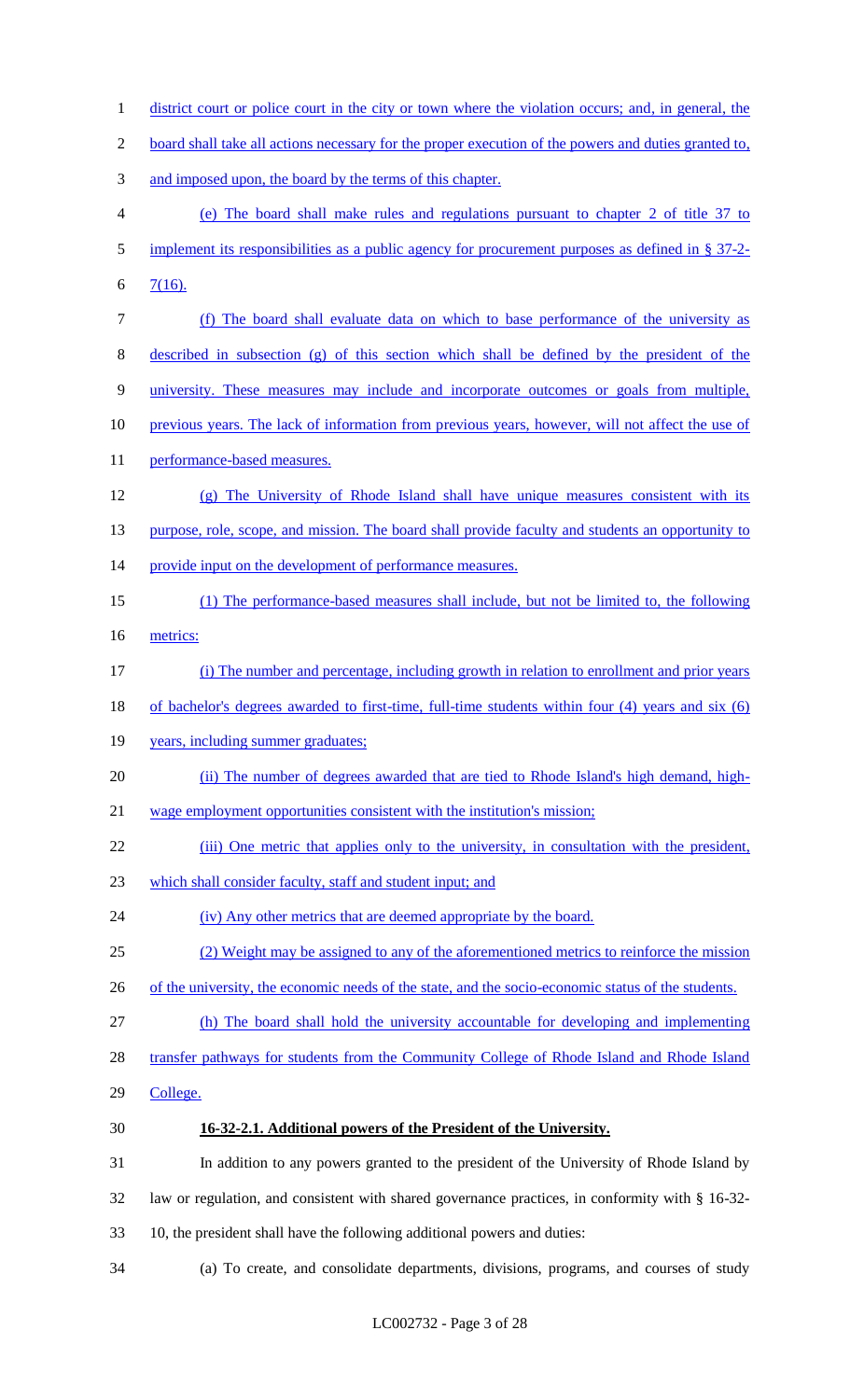1 within the university with the assistance of the commissioner of postsecondary education within 2 and the approved role and scope of the president's authority adopted by the council on 3 postsecondary education pursuant to § 16-59-4 board of trustees. Any new or proposed 4 eliminations of departments, divisions, programs or courses of study that are outside the role and 5 scope approved by the council board shall require the review and approval of the council on 6 postsecondary education board.

7 (b) To adopt a budget for the university and submit it to the council on postsecondary

8 education board of trustees for approval.

9 (c) To be responsible for the general management of property of the university.

10 (d) To recommend to the council on postsecondary education, after consultation with the 11 commissioner of postsecondary education board of trustees, tables of organization for the 12 university.

13 (e) To submit to the office of postsecondary commissioner board of trustees and to 14 compile and analyze the following information for presentation to the council on postsecondary 15 education and the board of education board annually by May 1st the following:

 (1) A detailed departmental breakdown of all faculty members employed at the university by rank (including all professors, associate professors, assistant professors, lecturers, and instructors) and tenure (tenured and non-tenured, and other) and by race (African American, Hispanic, Native American, and Asian) and gender.

 (2) A detailed report on current student enrollments for each class at the university by race and gender, by academic department, and by outreach program (e.g. talent development), guaranteed admissions program, and the current levels of funding and staff support for each of these programs.

24 (3) A report on the current status of the African and Afro-American studies programs at 25 the university and a five (5) year budgetary history of the programs along with projections for 26 budgetary support for the next two (2) years.

27 (4)(3) A plan for recruitment of African American and Hispanic faculty into tenure track 28 positions at the university with specific reference to and planned involvement with the New 29 England higher education's minority faculty recruitment and development plan.

 $\frac{(5)(4)}{2}$  Copies of the report shall be furnished to the council of postsecondary education

31 and the board of education board of trustees.

32 (f) To assist the board of trustees in preparation and maintenance of a three (3) year

33 strategic funding plan for the university; to assist the board in the preparation and presentation

34 annually to the state budget officer in accordance with § 35-3-4 of a total university budget.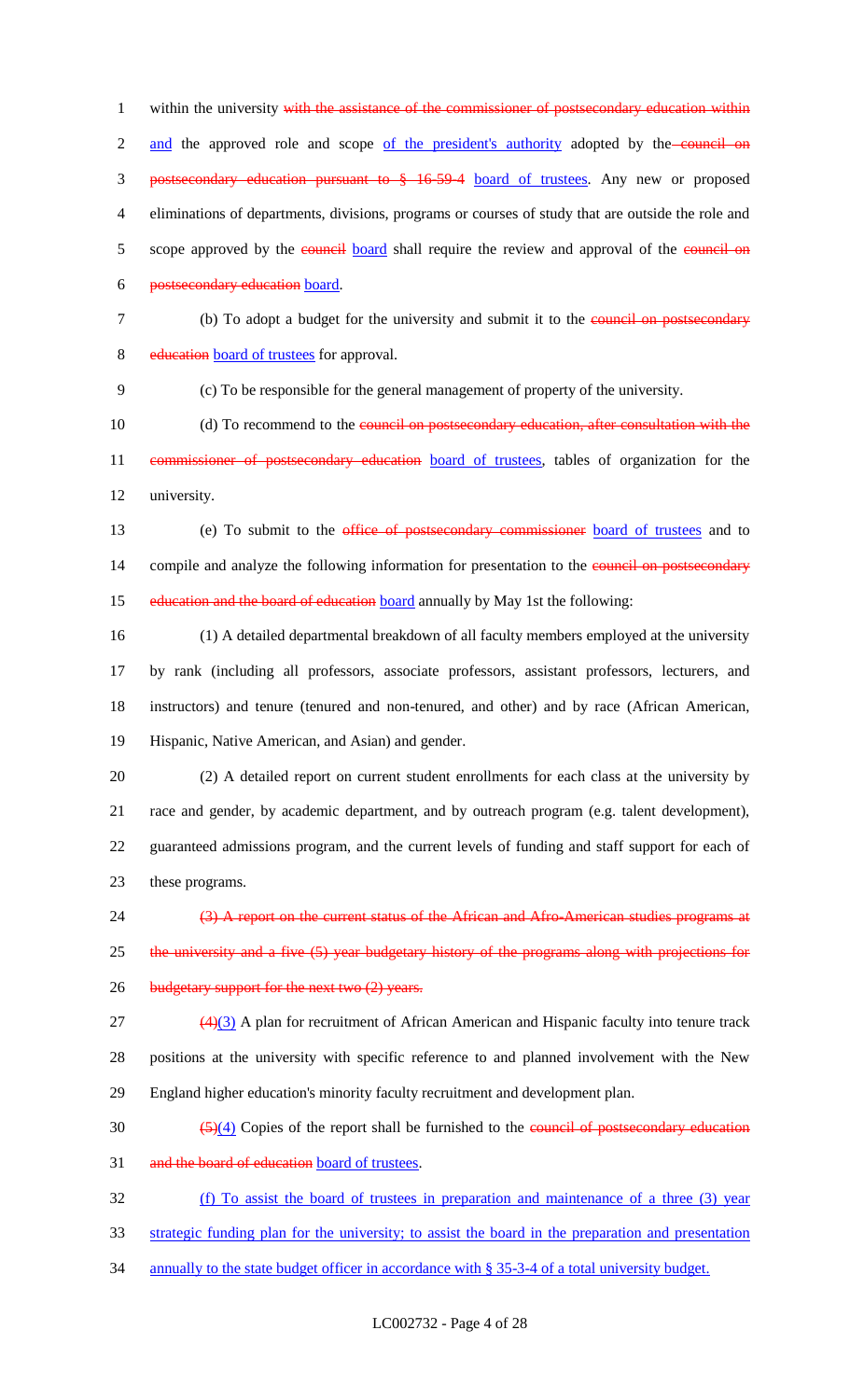(g) To monitor, publish, and report to the board of trustees the level of performance on all metrics of the universities set forth in § 16-32-2 and in accordance with this chapter. The 3 president shall revise the metrics at a time when performance has reached a level pre-defined by the board. Future metrics may further goals identified by the board, the board of education and 5 the governor's workforce board, and the purpose and mission of the university. The university shall publish its performance on all of its associated metrics prescribed in this chapter on its

- 7 website.
- 

## 8 **16-32-5. Authority over experiment station.**

9 The board of governors for higher education board of trustees shall have authority over 10 the experiment station of the university located in the town of South Kingstown.

## 11 **16-32-9. Annual appropriations.**

12 (a) The general assembly shall annually appropriate any sum as it may deem sufficient 13 for the purpose of defraying the expenses of the university, the appropriation to be expended 14 under the direction of the trustees and officers of the university. The state controller is authorized 15 and directed to draw his or her orders upon the general treasurer for the payment of the 16 appropriations or so much of the sums that are necessary for the purposes appropriated, upon the 17 receipt by him or her of proper vouchers as the board of trustees may by rule provide. The board 18 shall receive, review, and adjust the budget for the university and present the budget under the 19 requirements of § 35-3-4. 20 (b) Any tuition or fee increase schedules in effect for the university shall be received by

21 the board of trustees for allocation for the fiscal year for which state appropriations are made to

22 the board by the general assembly; provided that no further increases may be made by the board

- 23 for the year for which appropriations are made.
- 24 (c) All housing, dining, and other auxiliary facilities at the university shall be self-
- 25 supporting and no funds shall be appropriated by the general assembly to pay operating expenses,
- 26 including principal and interest on debt services, and overhead expenses for the facilities.
- 27 (d) The additional costs to achieve self-supporting status shall be by the implementation

28 of a fee schedule of all housing, dining, and other auxiliary facilities, including but not limited to,

- 29 operating expenses, principal, and interest on debt services, and overhead expenses.
- 

## 30 **16-32-10. Award of degrees -- Curriculum and government.**

 The board of trustees, with the approval of the president and a committee of the faculty of the university, shall award academic degrees and diplomas and confer honors in the same manner as is customary in American colleges. It shall also be the duty of the president and a committee of 34 the faculty, with the approval of the **board of governors for higher education** board of trustees, to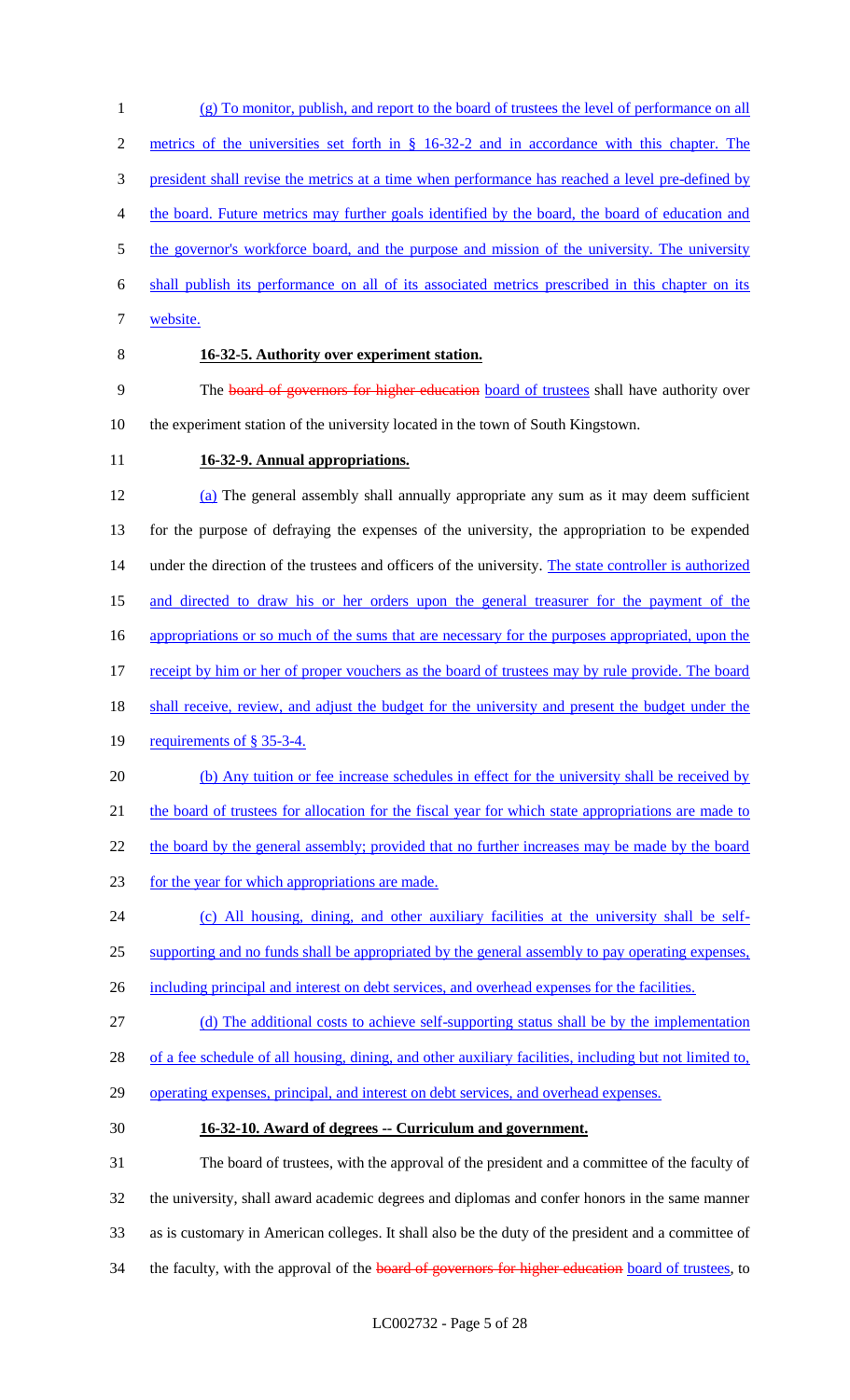arrange courses of study conforming to all acts of Congress, and prescribe any qualifications for the admission of students and any rules of study, exercise, discipline, and government as the president and committee may deem proper.

## **16-32-11. Power to guarantee loans.**

5 The board of governors for higher education board of trustees is authorized and empowered to carry out the provisions of §§ 16-32-12 through 16-32-14 in regard to the guaranty of loans made to societies and students at the university.

## **16-32-12. Acquisition of land -- Guaranty of loans to societies of students.**

 The board of governors for higher education board of trustees is authorized and empowered on behalf of the University of Rhode Island to acquire land and also to guarantee in the name of the state approved loans made to societies of students at the university, for the purchase or construction, upon lands owned by the university, of society houses which shall serve as student dormitories. Any loans approved, upon default, shall become state obligations in the same manner as any state bond.

#### **16-32-15. Assumption of defaulted obligations -- Lien on property.**

 Whenever default is made on the part of a society in the payment of loans guaranteed 17 under the provisions of § 16-32-12, or any part of them, the board of governors for higher 18 education board of trustees is authorized to assume the obligation and to make required payments on principal and interest from any of the appropriations available for the University of Rhode Island. In the event of a default, in cases where that board assumes the obligation of a society, the state shall have a lien subject to any mortgages or encumbrances existing at the time on any and all property of the society. The lien may be released after the reimbursement to the state of all payments made on behalf of the society, plus accrued interest.

### **16-32-25. Establishment of college of pharmacy fund.**

 All money received pursuant to the provisions of chapter 3644 of the Public Laws of 1956 shall be deemed to be trust funds to be held by the general treasurer or by the University of Rhode Island Foundation, as provided in § 16-32-26, in a special fund the income of which shall 28 be made available to the board of governors for higher education board of trustees to be applied by it solely for use as scholarship grants in the field of pharmacy and allied sciences, in any manner and under any conditions as the board of governors for higher education may determine. The board of governors for higher education is authorized and empowered, from time to time, as occasion may require, to draw on the general treasurer or on the University of Rhode Island Foundation, for the annual income of the fund, or so much of this amount as may be necessary, to carry out this objective.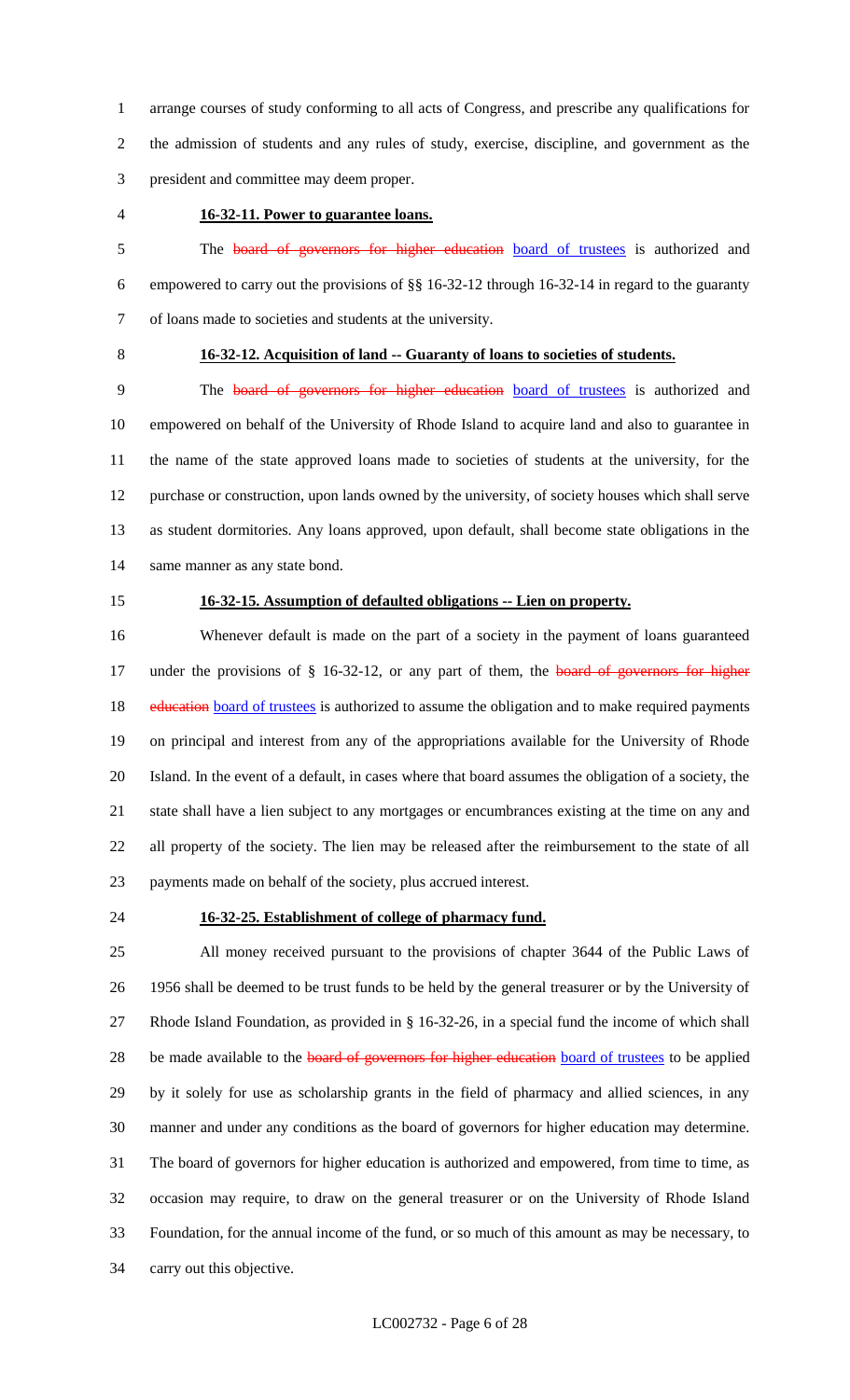## **16-32-26. Management of college of pharmacy fund.**

 (a) The general treasurer shall have the care and management of the fund with full power to regulate the custody and safekeeping of all money and evidences of property belonging to the fund. The treasurer shall deposit, subject to his or her order, to the use of this fund, all dividends, interest, or income arising from it, in any bank or banks, trust company or trust companies, in which funds of the state may be lawfully kept. The treasurer may invest and reinvest, in his or her discretion, the money in the fund at any time and the dividends, interest, and income in any securities or investments in which the deposits in savings banks and participation deposits in banks and trust companies may be legally invested. The treasurer may change and vary the investments from time to time, and he or she may sell and dispose of any investments made, 11 when necessary to meet the draft of the board of governors for higher education board of trustees as provided in § 16-32-25.

 (b) The general treasurer shall, upon the order of the governor to do so, transfer to the University of Rhode Island Foundation created by act of the general assembly at its January 1957 session all money and evidences of property comprising the fund, and then his or her duties with respect to the fund shall cease, and the foundation shall after this hold and administer the fund with all the powers and subject to all the duties imposed upon it by the act of the general assembly with respect to other funds held by the foundation; provided, that the fund shall be held by the foundation as a special fund and shall not be mingled with other funds held by the foundation, and the net income of the fund shall be devoted exclusively to the object specified in § 16-32-25.

 SECTION 3. Sections 16-32.1-2 and 16-32.1-8 of the General Laws in Chapter 16-32.1 entitled "The University of Rhode Island Research Foundation Act [See Title 16 Chapter 97 - The Rhode Island Board of Education Act]" are hereby amended to read as follows:

## **16-32.1-2. Creation and powers.**

 (a) There is hereby authorized, created and established a public corporation having a legal existence distinct from the state and not constituting a department of state government, to be known as the University of Rhode Island Research Foundation, with such powers as are set forth in this chapter, for the purposes of the development of scientific research, technology, commercialization of intellectual property and such other purposes as may be necessary to develop, promote and enhance scientific research and technology at the University of Rhode Island.

 (b) The research foundation is authorized, created and established for the benefit of the University of Rhode Island and shall be organized exclusively for charitable, educational and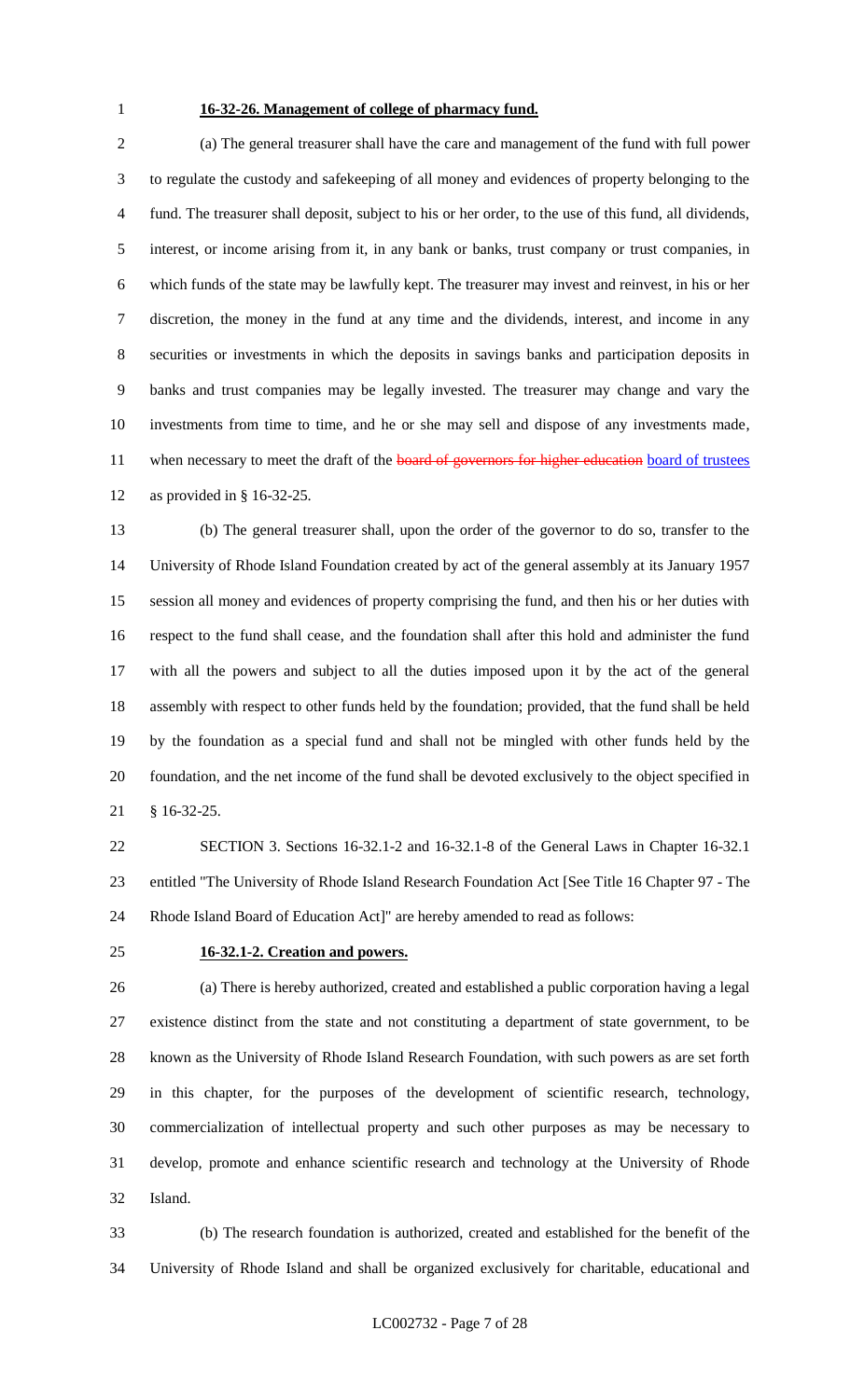scientific purposes of the University of Rhode Island within the meaning of § 501(c)(3) of the Internal Revenue Code with the following powers and purposes:

 (1) To aid and assist the University of Rhode Island in the establishment, development and fostering of scientific research and technology which will further the learning opportunities, programs, services and enterprises of the University and of the state of Rhode Island;

 (2) To assist in providing research programs at the University of Rhode Island which will provide for the advancement of education and educational programs at the University of Rhode Island and which will provide for opportunities to individuals for learning and training in subjects useful to the individual and beneficial to the community;

 (3) To promote, encourage and foster the education and training services, scientific investigations, technology development and technology commercialization at the University of Rhode Island;

 (4) To pursue, obtain and protect intellectual property rights (including patents, trademarks, tangible materials and copyrights) in and to all valuable intellectual property flowing from or belonging to the University of Rhode Island and to administer such intellectual property in conformity with applicable state and federal laws;

 (5) To carry on any other lawful purpose within the meaning of § 501(c)(3) of the Internal Revenue Code in connection with its purposes.

 (c) The research foundation and its corporate existence shall continue until terminated by law or until the corporation shall cease entirely and continuously to conduct or be involved in any business or transactions in furtherance of its purposes. Upon termination of the research foundation and its corporate existence, all of its rights, assets and properties shall pass to and be 23 vested in the **board of governors for higher education** board of trustees for the benefit of the University of Rhode Island.

#### **16-32.1-8. Annual report and audit.**

26 The research foundation shall submit to the **board of governors for higher education**  board of trustees an audited report of its activities for the preceding fiscal year. The report shall set forth a complete operating and financial statement covering the research foundation operations during the preceding fiscal year. The research foundation shall cause an independent audit of its books and accounts to be made at least once each fiscal year.

 SECTION 4. Chapter 16-32 of the General Laws entitled "University of Rhode Island [See Title 16 Chapter 97 - The Rhode Island Board of Education Act]" is hereby amended by adding thereto the following sections:

#### **16-32-2.2. Appointment and removal of the board of trustees.**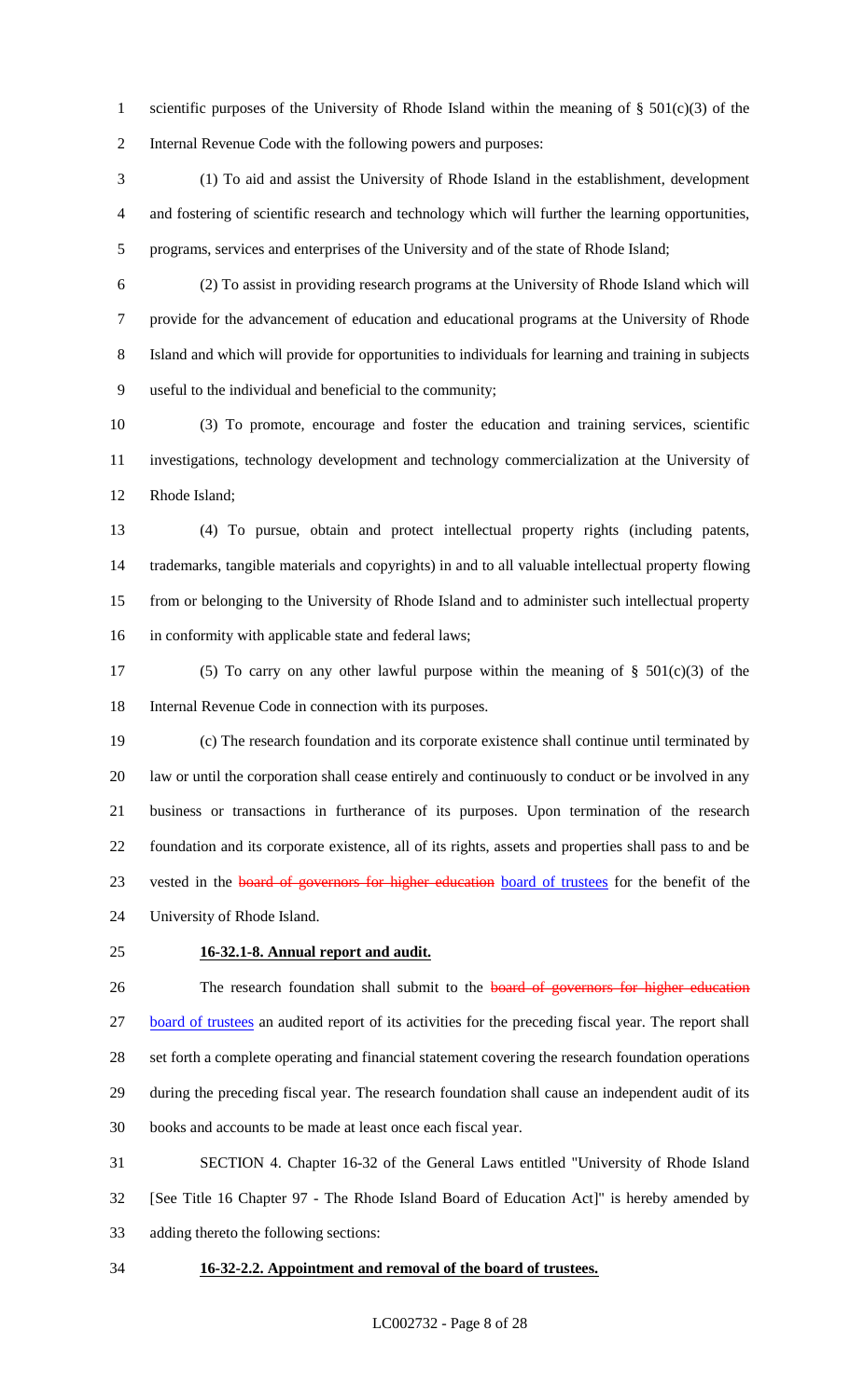1 (a) There is hereby established a board of trustees for the University of Rhode Island 2 consisting of seventeen (17) members. The governor shall appoint the members, with the advice 3 and consent of the senate, to serve on the board of trustees, until the expiration of their term and 4 their successor is appointed. In addition, the president of the University of Rhode Island shall 5 appoint one faculty member and one student member who shall be a full-time student in good 6 standing at the university and who shall both serve in a non-voting, ex officio capacity for a 7 single two (2) year term. Six (6) of the members initially appointed pursuant to this section shall 8 serve terms of three (3) years; seven (7) members initially appointed pursuant to this section shall 9 serve terms of two (2) years; and, four (4) members initially appointed pursuant to this section 10 shall serve terms of one year. Thirteen (13) voting members of the board shall constitute a 11 quorum and the vote of a majority of those present and voting shall be required for action. 12 (b) After the initial terms of appointment have expired, the governor shall appoint six (6) 13 members with the advice and consent of the senate to serve as members of the board of trustees 14 with two (2) members appointed for a term of three (3) years; with two (2) members appointed 15 for a term of two (2) years and with two (2) members appointed for a term of one year and shall 16 be eligible to be reappointed to a term of two (2) years. The remaining eleven (11) voting 17 members shall be self-perpetuating members appointed by the board pursuant to rules adopted by 18 the board regarding the nomination and appointment of members and shall serve terms as defined 19 by the board pursuant to the adopted rules and be eligible for reappointment. 20 (c) A majority of the board shall elect the chair of the board on an annual basis from 21 among the seventeen (17) voting board members pursuant to rules and regulations adopted by the 22 board establishing the procedure for electing a chair. 23 (d) Public members of the board shall be removable by the appointing authority of the 24 member for cause only, and removal solely for partisan or personal reasons unrelated to capacity 25 or fitness for the office shall be unlawful. No removal shall be made for any cause except after 26 ten (10) days' notice in writing of specific charges, with opportunity for the member to be present 27 in person and with counsel at a public hearing before the appointing authority, to introduce 28 witnesses and documentary evidence in his or her own defense, and to confront and cross-29 examine adversary witnesses; and appeal shall lie to the superior court from the governor's 30 determination. 31 **16-32-32. Exemption from provisions of administrative procedures act.** 32 The provisions of the administrative procedures act, chapter 35 of title 42, shall not apply 33 to this chapter.

34 **16-32-33. Receipts from sources other than appropriations.**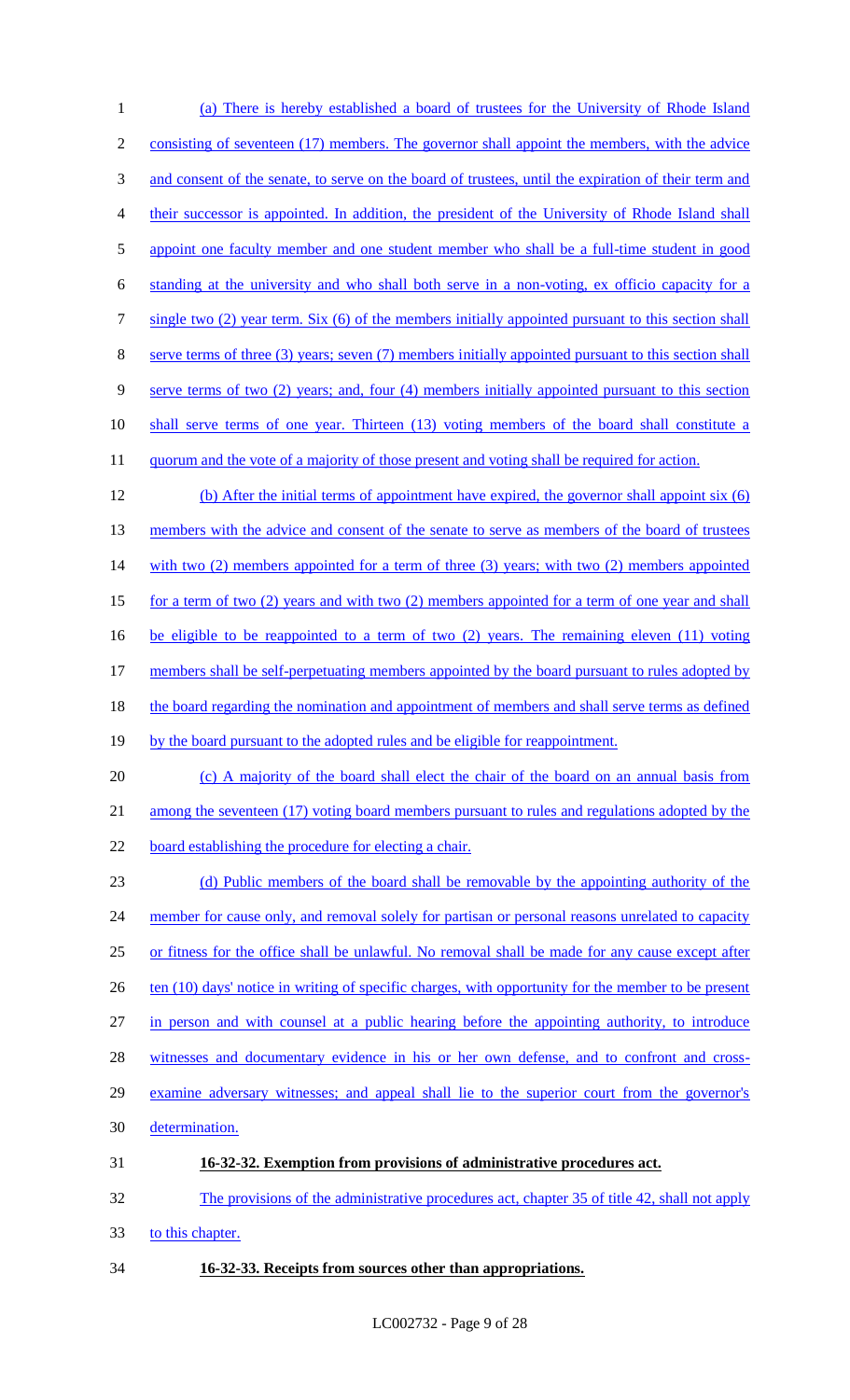(a) Notwithstanding any general laws to the contrary, all receipts from all sources other than state appropriations shall not be deposited into the general fund of the state, but shall be deposited by the general treasurer of the state into a restricted account for the benefit of the board of trustees, and shall be paid out by the treasurer upon the order of the board, without the necessity of appropriation or re-appropriation by the general assembly. (b) The board of trustees shall ensure that the university has a structure in place to prohibit the university from accepting funds that would interfere with or restrict academic freedom at the university. Nothing contained in this subsection shall be construed in a way as to prohibit a donor from earmarking funds for a particular purpose or use including, but not limited 10 to, research, scholarships, construction, or development. **16-32-34. Fiscal accounts -- Receipts -- Petty cash funds.** (a) The treasurer of the University of Rhode Island, as appointed by the board of trustees, shall: 14 (1) Keep an accurate account of his or her receipts and expenditures, which shall be 15 audited by the state controller; and (2) Turn over to the general treasurer at monthly intervals all sums of money received by 17 him or her during the preceding month which shall be credited to the proper accounts and funds 18 by the general treasurer. (b) The state controller shall establish an imprest fund or petty cash fund for the use of the treasurer of the university for expenditures of any nature as may be approved by the state controller. **16-32-35. Audit of expenditures.** The pre-audit of all expenditures under authority of the board by the state controller provided for in § 35-6-1 shall be purely ministerial, concerned only with the legality of the expenditure and the availability of the funds, and in no event shall the state controller interpose 26 his or her judgment regarding the wisdom or expediency of any item or items of expenditure. **16-32-36. Freedom from budget and lease control by other agencies.** 28 In order that the board of trustees may control the personnel and equipment of the 29 university in the interest of educational efficiency, the board and the university are exempt from 30 the provisions of § 35-3-1(a)(5) relating to the employment of personnel, and from any provision of § 42-20-8 which relates to the director of administration. **16-32-37. Applicability of merit system -- Teacher certification -- List of positions transferable to classified service.** (a) The appointment, promotion, salaries, tenure, and dismissal of administrative,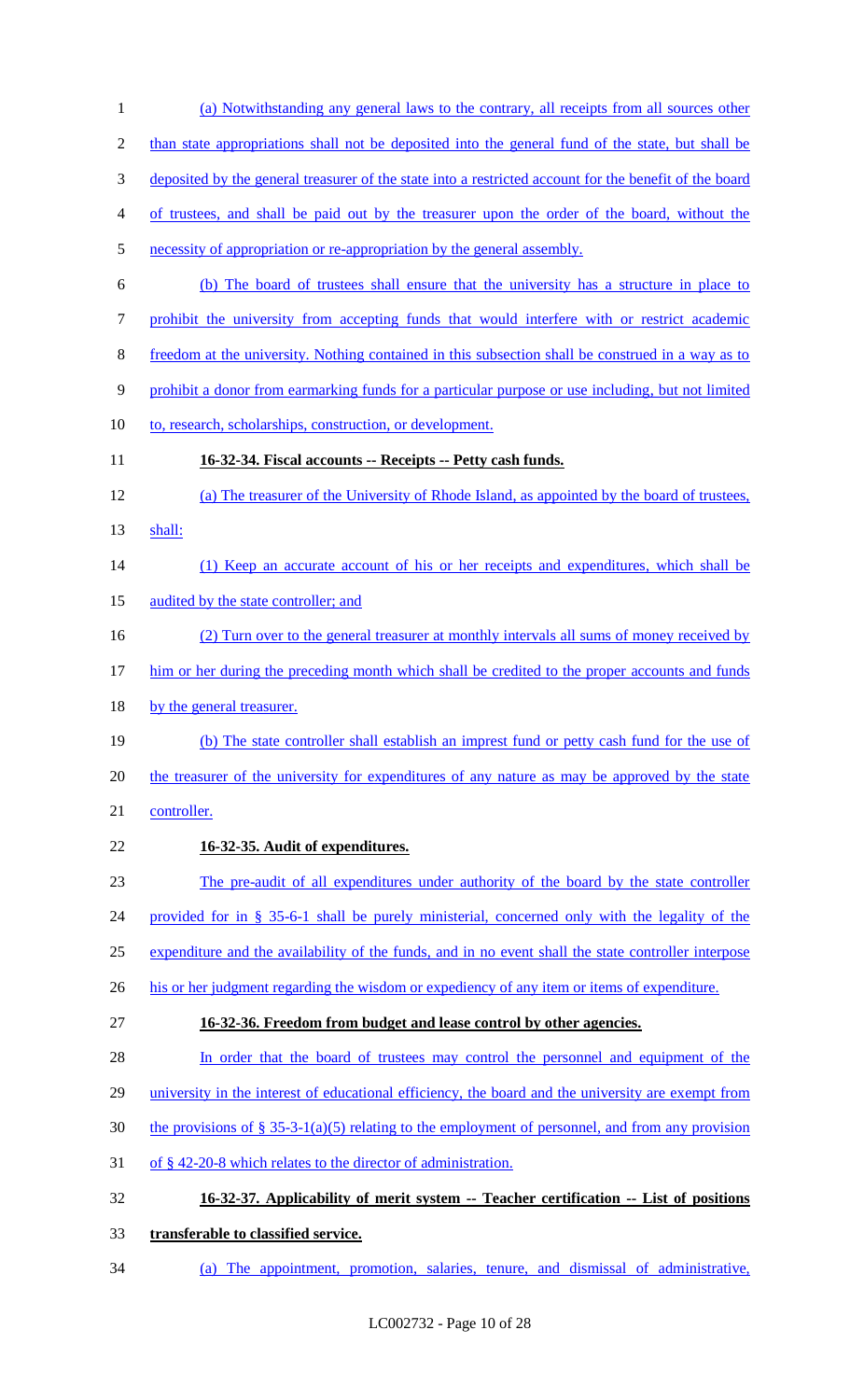1 instructional, and research employees, and secretarial employees not exceeding ten (10) in 2 number, and armed university police officers shall not be subject in any manner or degree to control by the state personnel administrator or by any officer or board other than the board of trustees. The certification of teachers at the University of Rhode Island is abolished, except for 5 teachers who elect to come or remain under it. (b) All positions that are exempt from the merit system law, chapter 4 of title 36, which become vacant or that are to be established, must be forwarded to the state personnel administrator, who shall determine whether the position(s) in question shall remain in the board of trustees non-classified service or be established in the classified service of the state. (c) No position presently in the classified service of the state subject to the merit system 11 law, chapter 4 of title 36, shall be changed or modified so as to establish the position in the board of trustees non-classified service. (d) Faculty positions, presidents, vice presidents, deans, assistant deans, and student 14 employees of the university shall not be covered by the preceding provisions and shall remain in 15 the non-classified service of the board. **16-32-38. Permanent status for non-classified employees.** 17 All non-classified employees of the board of trustees who shall have twenty (20) years, not necessarily consecutive, of service credit, these credits having been earned in either the

19 classified, non-classified, or unclassified service or any combination of these, shall be deemed to 20 have acquired full status in their positions as the status is defined by § 36-4-59 with the base entry 21 date prior to August 8, 1996; provided, that this provision shall not apply to faculty employed by

22 the board nor shall it apply to non-classified employees who have acquired tenure as faculty.

#### 23 **16-32-39. Longevity payments -- Non-classified employees.**

 (a) The non-classified employees of the board of trustees, except for faculty employees and except for non-classified employees already receiving longevity increases, shall be entitled to 26 a longevity payment in the amount of five percent (5%) of base salary after ten (10) years of service and increasing to a total of ten percent (10%) of base salary after twenty (20) years of 28 service. The provisions of this section will apply only to employees with a pay grade under nineteen (19). The longevity payments shall not be included in base salary. (b) The board of trustees is authorized to promulgate regulations implementing the provisions of this section. (c) Beginning on July 1, 2011, notwithstanding any rule, regulation, or provision of the

33 public laws or general laws to the contrary, there shall be no further longevity increases for

34 employees of the board of trustees; provided, however, for employees with longevity provisions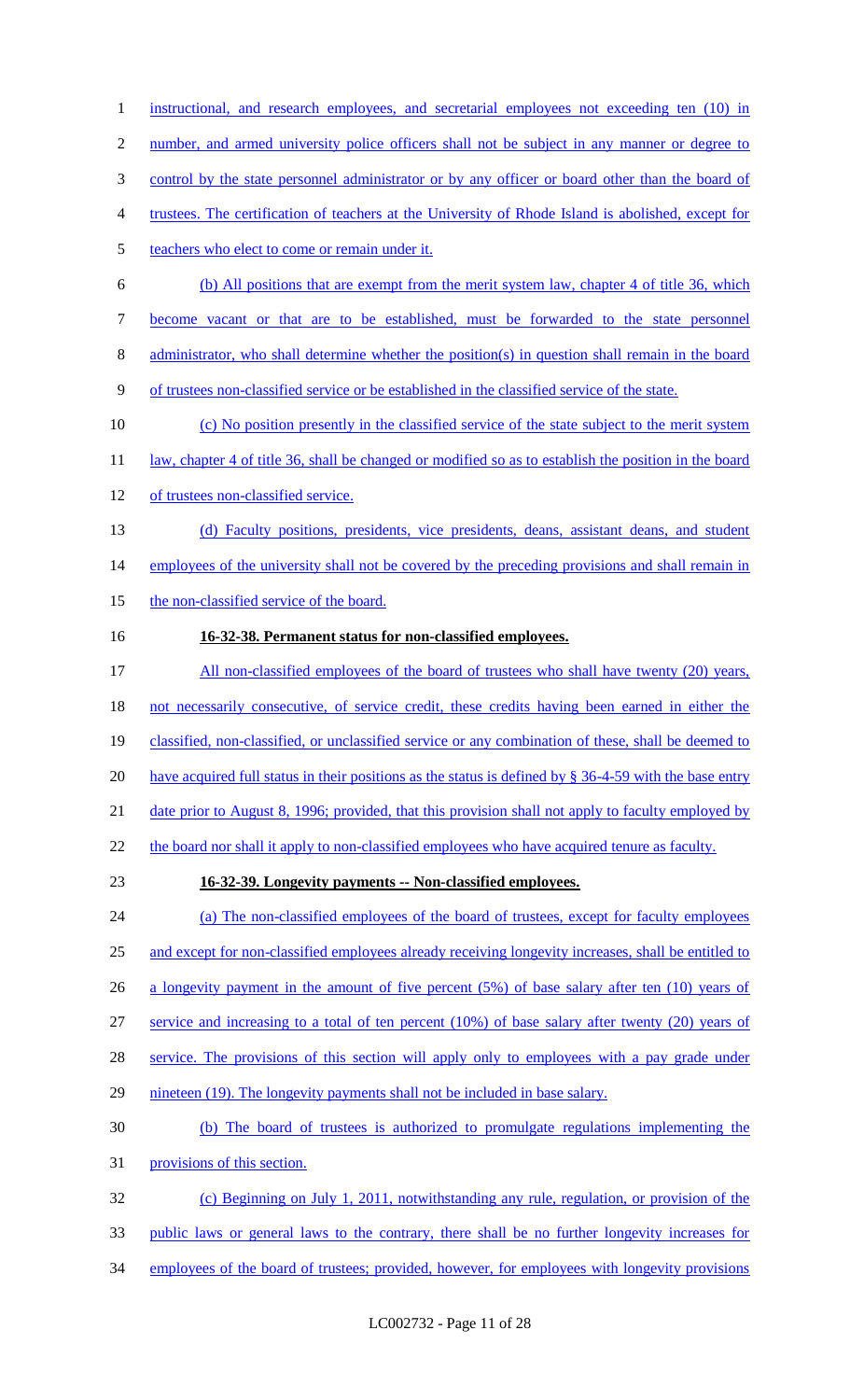1 pursuant to a collective bargaining agreement in effect on June 1, 2011, longevity increases shall 2 cease beginning on July 1, 2011 or beginning upon the expiration of the applicable collective 3 bargaining agreement, whichever occurs later. To the extent an employee has previously accrued 4 longevity payments, the amount of the longevity payment earned by the employee for the last pay 5 period in June, 2011 shall be added to the employee's base salary as of June 30, 2011, or in the 6 case of an employee with longevity provisions pursuant to a collective bargaining agreement in 7 effect on June 1, 2011, the amount of the longevity payment earned by the employee for the latter 8 of the last pay period in June or the last pay period prior to the expiration of the applicable 9 collective bargaining agreement shall be added to the employee's base salary as of June 30, 2011 10 or upon the expiration of the applicable collective bargaining agreement, whichever occurs later.

## 11 **16-32-40. Appointment of campus police.**

12 (a) The board of trustees may appoint one or more persons who may act as police officers 13 upon the property and highways of the university subject to the control of the board and upon the 14 streets and highways immediately adjacent to those lands. The campus police officers shall 15 protect the property of the university, suppress nuisances and disturbances and breaches of the 16 peace, and enforce laws and regulations for the preservation of good order. They shall have the 17 same powers and authority as that conferred upon municipal police officers, including the power 18 to arrest persons for violations of state criminal statutes or for violations of city or town 19 ordinances of the city or town in which the institution is located. They shall be required to attend 20 and successfully complete the municipal police training academy before they shall be allowed to 21 carry firearms. Additionally, any campus police officer observing the violation of any rule or 22 regulation of the board adopted pursuant to this chapter, including, but not limited to, parking and 23 traffic regulations, may issue a summons in the manner and form set forth in §§ 31-27-12 or 31- 24 41.1-1 returnable to the district court, the police court of the city or town where the violation 25 occurs, or the traffic tribunal as provided by law. 26 (b) Notwithstanding any other provision of law, all fines and penalties recovered for

27 violation of rules and regulations made under authority of this section shall be accounted for by 28 the appropriate authority, which shall forward all fines or penalties for nonmoving traffic 29 violations to the general treasurer for use by the college or university on whose campus the 30 citation or violation was issued in accordance with § 16-32-27. 31 **16-32-41. Conflicts of interest.**

32 No member of the board of trustees shall be employed in any position under the 33 jurisdiction of the board, nor contract in any manner for any purpose with the board; nor shall the 34 board purchase, sell, or lease any land, property, or supplies from or to any firm or business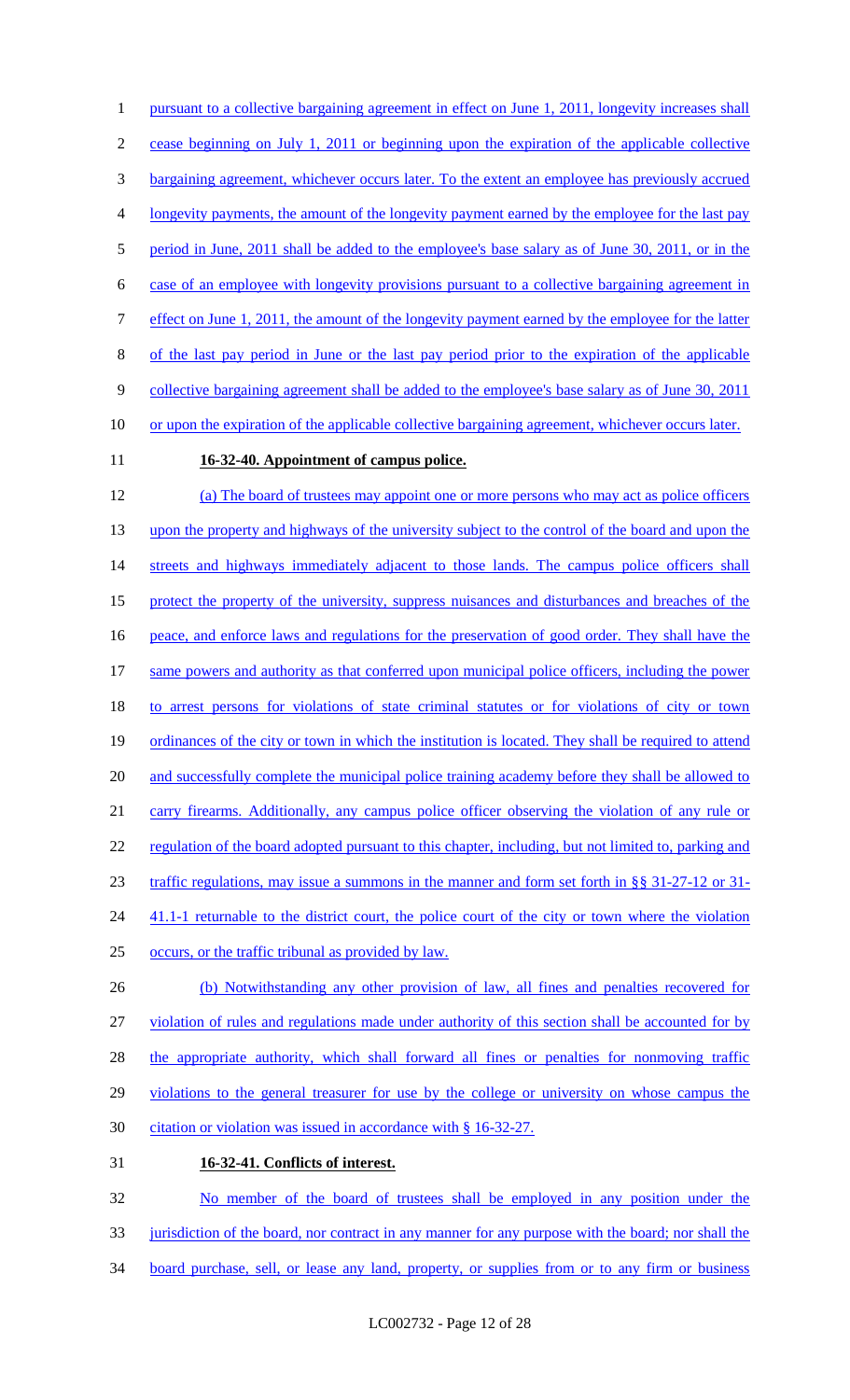1 association of which any member of the board is owner, part owner, or officer or director. No

person related by consanguinity or affinity in the first degree to any member of the board shall be

employed in any capacity under the board's jurisdiction.

 SECTION 5. Sections 16-59-1, 16-59-6, 16-59-13, 16-59-18, 16-59-19, 16-59-22 and 16- 59-26 of the General Laws in Chapter 16-59 entitled "Council on Postsecondary Education [See Title 16 Chapter 97 - The Rhode Island Board of Education Act]" are hereby amended to read as follows:

## **16-59-1. Council on Postsecondary Education established.**

 (a) There is created a council on postsecondary education, sometimes referred to as the "council", which shall be and is constituted a public corporation, empowered to sue and be sued 11 in its own name, and to exercise all the powers, in addition to those specifically enumerated in this chapter, usually appertaining to public corporations entrusted with control of postsecondary educational institutions and functions. Upon its organization the council shall be invested with the legal title (in trust for the state) to all property, real and personal, now owned by and/or under the 15 control or in custody of the board of regents for education for the use of the University of Rhode **Island, Rhode Island College, Community College of Rhode Island and the system of community** colleges of Rhode Island including all departments, divisions, and branches of these.

 (b) The council is empowered to hold and operate the property in trust for the state; to acquire, hold, and dispose of the property and other like property as deemed necessary for the execution of its corporate purposes. The council is made successor to all powers, rights, duties, and privileges formerly belonging to the board of regents for education pertaining to postsecondary education and the board of governors for higher education.

23 (c) The council shall be the employer of record for higher education Rhode Island 24 College and the Community College of Rhode Island and the office of postsecondary education. It shall retain all authority formerly vested in the board of education regarding the employment of 26 faculty and staff at the public higher education institutions Rhode Island College and the Community College of Rhode Island.

 (d) The council shall be the governing body for the Rhode Island division of higher education assistance and shall retain all authority formerly vested in the higher education assistance authority board of directors pursuant to § 16-57-7; however, any debts, liabilities, or

 obligations of the council that result from its status as such governing body shall be payable solely from the revenues or assets of reserve funds set forth and established by the prior Rhode Island higher education assistance authority and/or the Rhode Island division of higher education assistance created pursuant to chapter 57 of this title, and not from any assets or property held by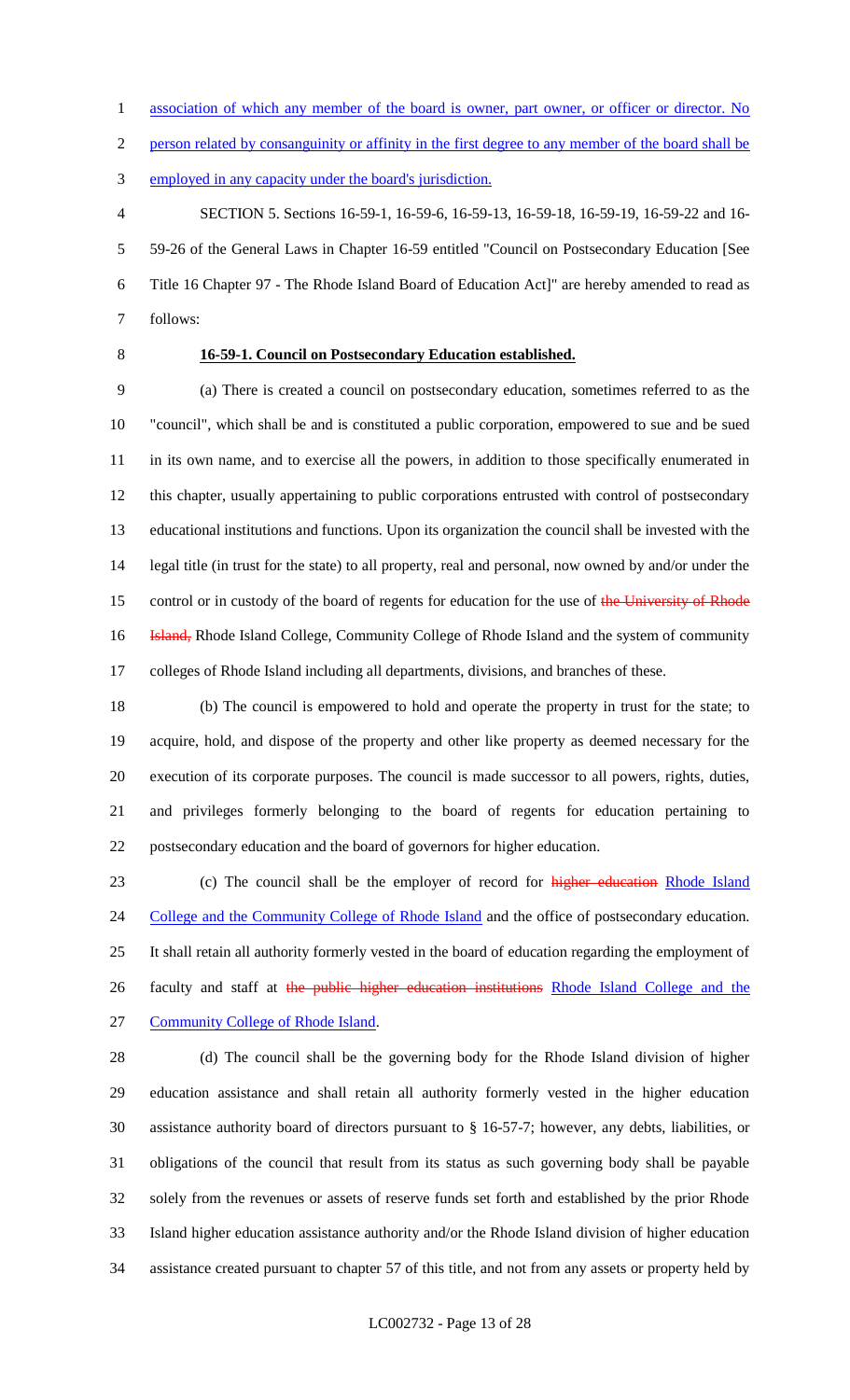the council on public higher education pursuant to this chapter.

 (e) The council on postsecondary education shall be the employer of record for the division of higher education assistance.

 (f) The council on postsecondary education shall have authority pursuant to this chapter of the University of Rhode Island until the board of trustees of the University of Rhode Island has been established pursuant to § 16-32-2.2 and all members have been duly appointed and confirmed.

## **16-59-6. Commissioner of postsecondary education.**

 The council on postsecondary education, with approval of the board, shall appoint a commissioner of postsecondary education, who shall serve at the pleasure of the council, provided that his or her initial engagement by the council shall be for a period of not more than three (3) years. For the purpose of appointing, retaining, or dismissing a commissioner of postsecondary education, the governor shall serve as an additional voting member of the council. The position of commissioner shall be in the unclassified service of the state and he or she shall serve as the chief executive officer of the council on postsecondary education, the chief administrative officer of the office of postsecondary commissioner, and the executive director of the division of higher education assistance. The commissioner of postsecondary education shall have any duties that are defined in this section and in this title and other additional duties as may be determined by the council, and shall perform any other duties as may be vested in him or her by law. In addition to these duties and general supervision of the office of postsecondary commissioner and the appointment of the several officers and employees of the office, it shall be the duty of the commissioner of postsecondary education:

 (1) To develop and implement a systematic program of information gathering, processing, and analysis addressed to every aspect of higher education in the state, especially as that information relates to current and future educational needs.

 (2) To prepare a strategic plan for higher education in the state aligned with the goals of the board of education's strategic plan; to coordinate the goals and objectives of the higher public education sector with the goals of the council on elementary and secondary education and activities of the independent higher education sector where feasible.

 (3) To communicate with, and seek the advice of those concerned with, and affected by the board of education's and council's determinations.

 (4) To implement broad policy as it pertains to the goals and objectives established by the board of education and council on postsecondary education; to promote better coordination between higher public education in the state, independent higher education in the state as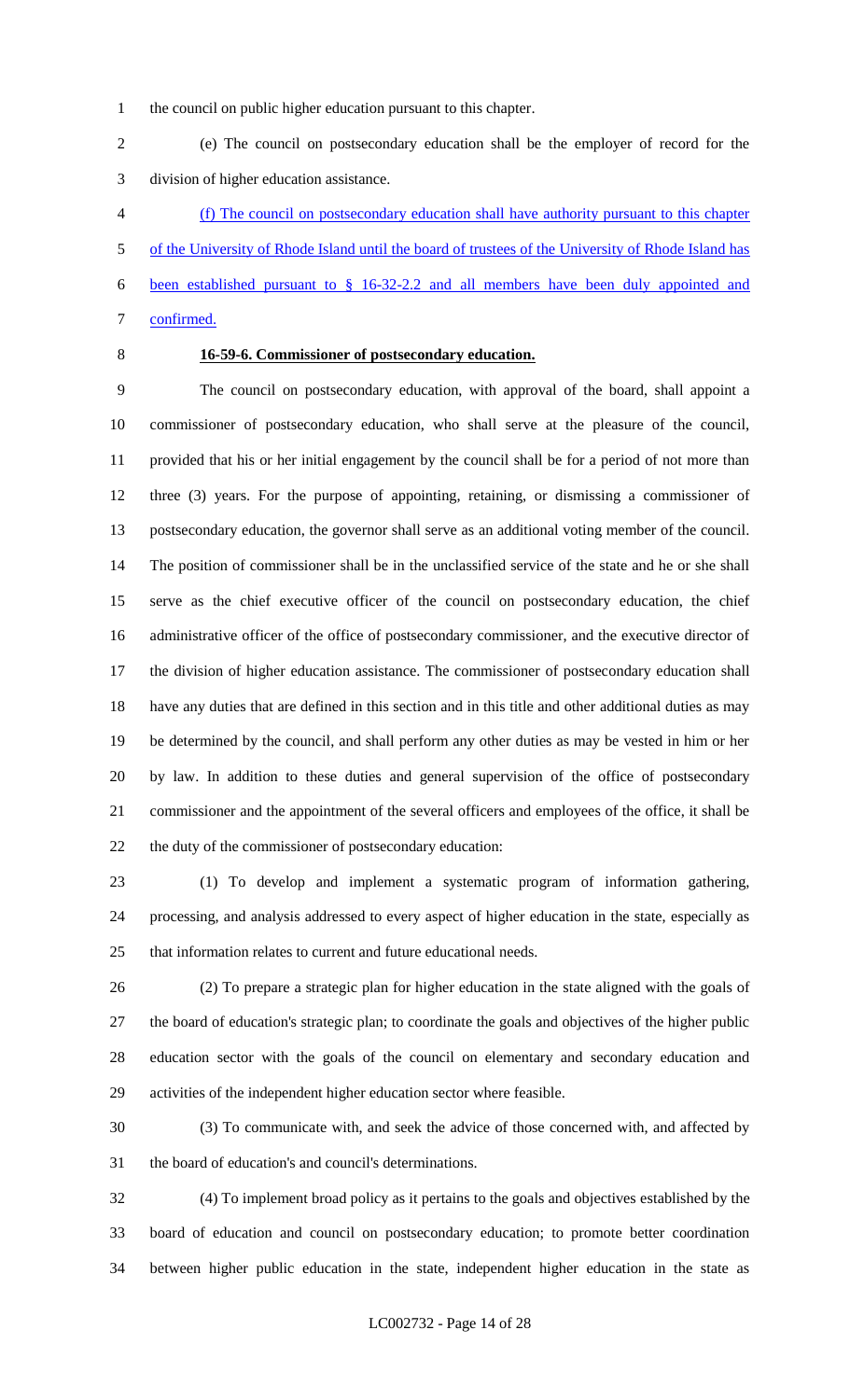provided in subdivision (10) of this section, and pre k-12 education; to assist in the preparation of the budget for public higher education; and to be responsible, upon direction of the council, for the allocation of appropriations, the acquisition, holding, disposition of property.

 (5) To be responsible for the coordination of the various higher educational functions of the state so that maximum efficiency and economy can be achieved.

 (6) To assist the board of education in preparation and maintenance of a five-year (5) strategic funding plan for higher education; to assist the council in the preparation and presentation annually to the state budget officer in accordance with § 35-3-4 of a total, public higher educational budget.

 (7) To recommend to the council on postsecondary education, after consultation with the 11 presidents, a clear and definitive mission for each public institution of higher learning college.

 (8) To annually recommend to the council on postsecondary education, after consultation with the presidents, the creation, abolition, retention, or consolidation of departments, divisions, 14 programs, and courses of study within the public colleges and universities to eliminate unnecessary duplication in public higher education, to address the future needs of public higher education in the state, and to advance proposals recommended by the presidents of the public 17 colleges and universities pursuant to §§ 16-32-2.1, 16-33-2.1 and 16-33.1-2.1.

 (9) To supervise the operations of the office of postsecondary commissioner, including the division of higher education assistance, and any other additional duties and responsibilities that may be assigned by the council.

 (10) To perform the duties vested in the council with relation to independent higher educational institutions within the state under the terms of chapter 40 of this title and any other laws that affect independent higher education in the state.

 (11) To be responsible for the administration of policies, rules, and regulations of the council on postsecondary education with relation to the entire field of higher education within the state, not specifically granted to any other department, board, or agency and not incompatible with law.

 (12) To prepare standard accounting procedures for public higher education and all public 29 colleges and universities.

 (13) To carry out the policies and directives of the board of education and the council on postsecondary education through the office of postsecondary commissioner and through utilization of the resources of the public institutions of higher learning colleges.

 (14) To enter into interstate reciprocity agreements regarding the provision of postsecondary distance education; to administer such agreements; to approve or disapprove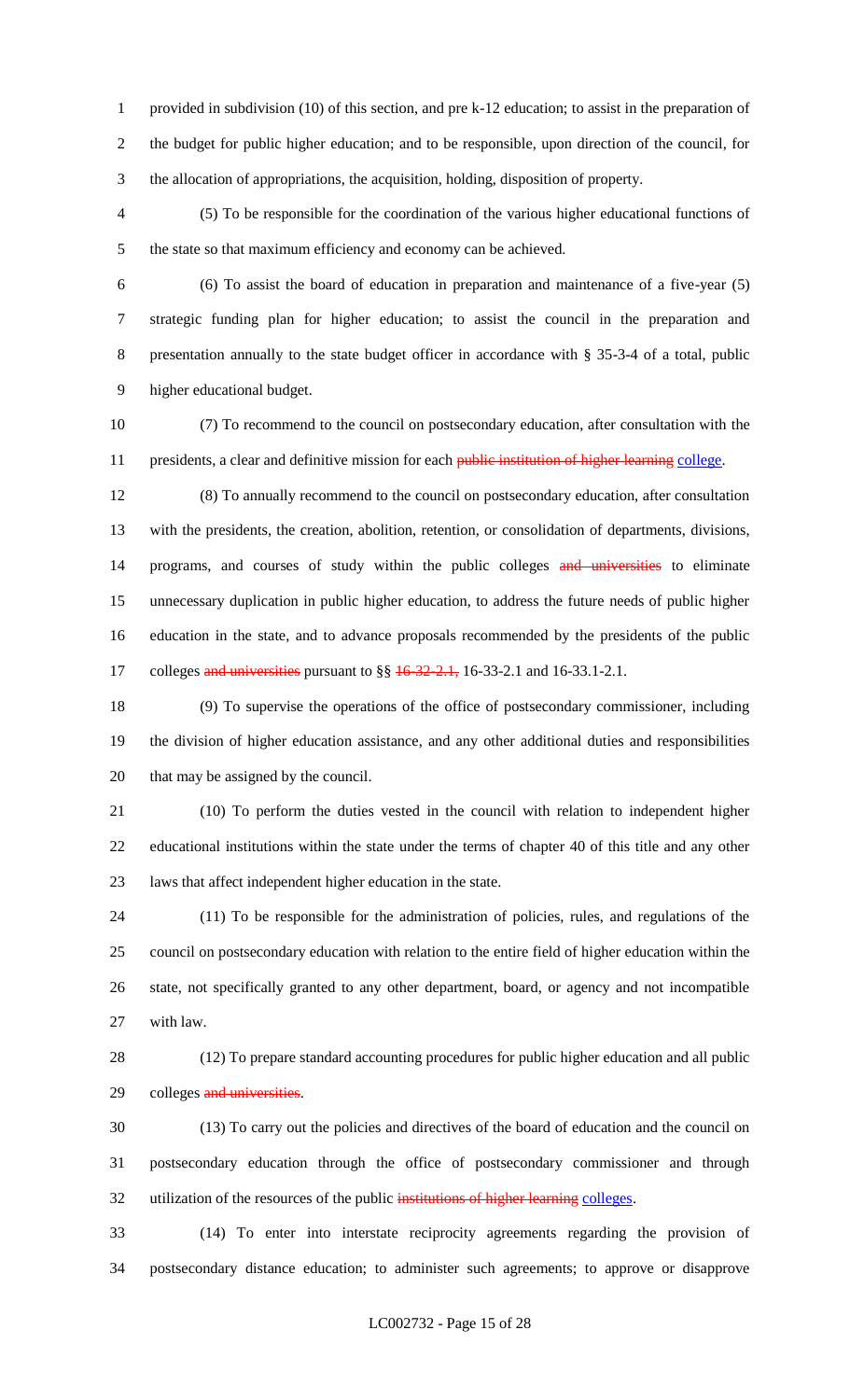applications to voluntarily participate in such agreements from postsecondary institutions that have their principal place of business in Rhode Island; and to establish annual fees, with the approval of the council on postsecondary education, for aforesaid applications to participate in an interstate postsecondary distance education reciprocity agreement.

 (15) To the extent necessary for participation, and to the extent required and stated in any distance learning reciprocity agreement, to implement procedures to address complaints received from out-of-state students in connection with, or related to, any Rhode Island postsecondary institution, public or private, that has been approved to participate in said reciprocity agreement.

 (16) To exercise all powers and duties of the division of higher education assistance as set forth under the terms of chapter 57 of this title.

## **16-59-13. Definitions.**

 Where in this chapter the phrase "public colleges" or "public institutions of higher learning" or "public tax supported institutions of higher learning" or words of similar import are 14 used they shall be taken to mean the University of Rhode Island, Rhode Island College, and Community College of Rhode Island, or any other of these public colleges, public institutions of higher learning, or public tax supported institutions of higher learning which may be created, individually or collectively, as appropriate.

## **16-59-18. Receipts from sources other than appropriations.**

 (a) All receipts from all sources other than state appropriations shall not be covered into the general fund of the state, but shall be kept by the general treasurer of the state in a separate fund for the board of governors for higher education, and shall be paid out by the treasurer upon the order of the board, without the necessity of appropriation or re-appropriation by the general assembly.

24 (b) The board of governors of higher education shall ensure that state colleges and 25 universities have a structure in place to prohibit these colleges and universities from accepting 26 funds that would interfere with or restrict academic freedom at the state colleges and universities. Nothing contained in this subsection shall be construed in a way as to prohibit a donor from earmarking funds for a particular purpose or use including but not limited to research, scholarships, construction, or development.

#### **16-59-19. Fiscal accounts -- Receipts -- Petty cash funds.**

31 The treasurer of the University of Rhode Island, and the treasurer of the Rhode Island 32 College to be appointed by the board of governors for higher education, shall each keep an accurate account of his or her receipts and expenditures which shall be audited by the state controller in accordance with law. The treasurer of each college shall turn over to the general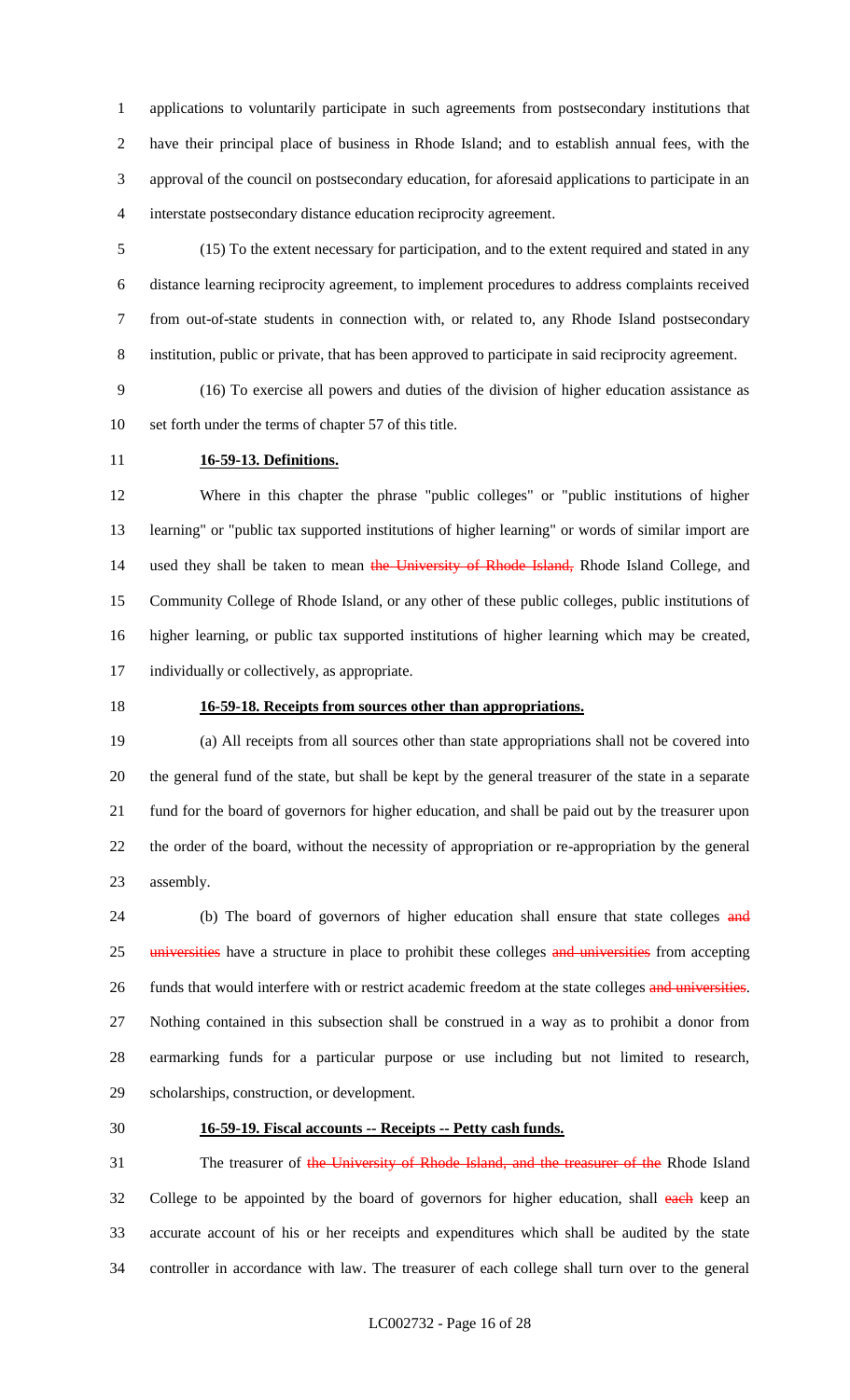treasurer at monthly intervals all sums of money received by him or her during the preceding month which shall be credited to the proper accounts and funds by the general treasurer. The state controller shall establish an imprest fund or petty cash fund for the use of the treasurer of each of the colleges for expenditures of any nature as may be approved by the state controller.

# **16-59-22. Applicability of merit system -- Teacher certification -- List of positions transferable to classified service.**

 (a) The appointment, promotion, salaries, tenure, and dismissal of administrative, instructional, and research employees, and secretarial employees not exceeding ten (10) in 9 number, and armed college and university police officers of the state colleges shall not be subject in any manner or degree to control by the personnel administrator or by any officer or board other 11 than the council on postsecondary education. The certification of teachers at the University of Rhode Island is abolished, except for teachers who elect to come or remain under it.

 (b) All positions that are exempt from the merit system law, chapter 4 of title 36, which become vacant or that are to be established, must be forwarded to the personnel administrator, who, in consultation with the deputy assistant commissioner of education in charge of personnel and labor relations, shall determine whether the position(s) in question shall remain in the council on postsecondary education non-classified service or be established in the classified service of the state.

 (c) No position presently in the classified service of the state subject to the merit system law, chapter 4 of title 36, shall be changed or modified so as to establish the position in the council on postsecondary education non-classified service.

 (d) Faculty positions, presidents, vice presidents, deans, assistant deans, and student employees of the higher-education institutions shall not be covered by the preceding provisions and shall remain in the council on postsecondary education non-classified service.

## **16-59-26. The public and private partnership in education.**

 (a) Purpose. The state of Rhode Island recognizes that research is a primary mission of an institution of higher education. While carrying out its research mission, the state further recognizes that inventions of value to the public will be made by persons working in its public institutions of higher education. The marketing of these inventions will contribute to job creation and to the overall economic well-being of the state of Rhode Island and the nation. It is accordingly the policy of the state to encourage such inventors and inventions and to take appropriate steps to aid the inventor and ensure that the public receives the benefit. In facilitating this policy, the state recognizes the need for cooperation between governmental agencies, private industries, and the inventors themselves.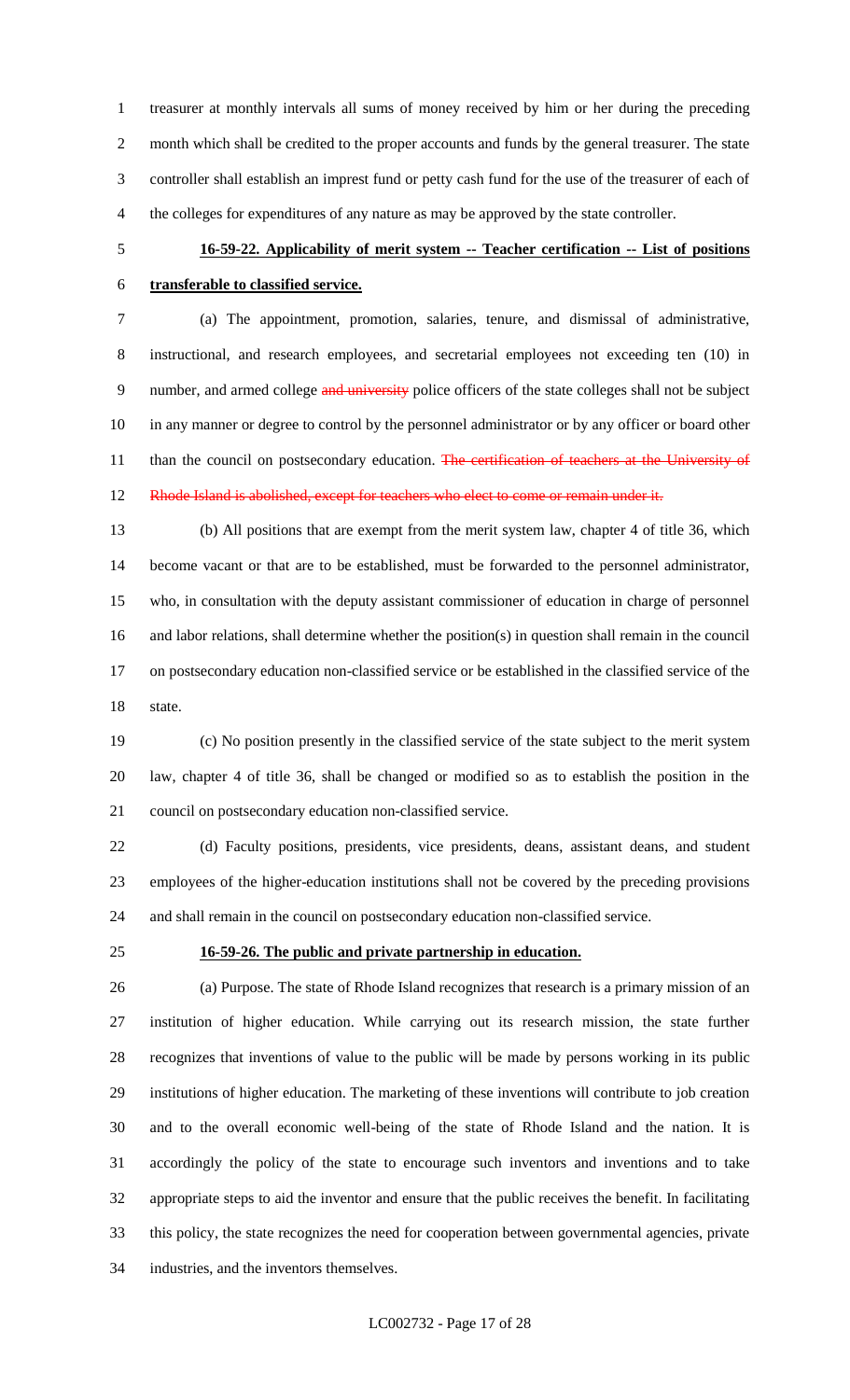(b) Definitions. The following words and phrases used in § 16-59-26 have the following meaning: (1) "Conflict of interest policies and procedures relating to research and development" refers to policies and procedures adopted by the Rhode Island board of governors for higher education, or as it pertains to the University of Rhode Island or the board of trustees in consultation with the Rhode Island ethics commission, and approved by the Rhode Island ethics commission; (2) "Relationship" includes any interest, service, employment, gift, or other benefit or relationship; (3) "Research or development" means basic or applied research or development, including: (i) The development or marketing of university-owned technology; (ii) The acquisition of services of an official or employee, by an entity for research and development purposes; (iii) Participation in state economic development programs; or (iv) The development or marketing of any technology on the premises of a public institution of higher education by an official or employee of the institution. (c) Policy. 19 (1) The Rhode Island board of governors for higher education, or as it pertains to the 20 University of Rhode Island or the board of trustees, shall develop conflict of interest policies and procedures based on the purposes expressed in art. 3, § 7 of the Constitution of the State of Rhode Island, § 36-14-1, and in this section. (2) The Rhode Island board of governors for higher education, or as it pertains to the 24 University of Rhode Island or the board of trustees shall consult with the Rhode Island ethics commission in developing these policies and procedures and shall submit them to the Rhode Island ethics commission for approval in order to insure conformity with the purposes expressed in art. 3, § 7 of the Constitution of the State of Rhode Island, § 36-14-1, and in this section. (d) Policy standards. The policies and procedures adopted by the board of governors for 29 higher education, or as it pertains to the University of Rhode Island or the board of trustees, under subsection (c) of this section shall: (1) Require disclosure of any interest in, or employment by, or other relationship with an entity for which an exemption under this section is claimed, on a form filed with the ethics commission and the Rhode Island board of governors for higher education, or as it pertains to the University of Rhode Island or the board of trustees, and maintained as a public record at the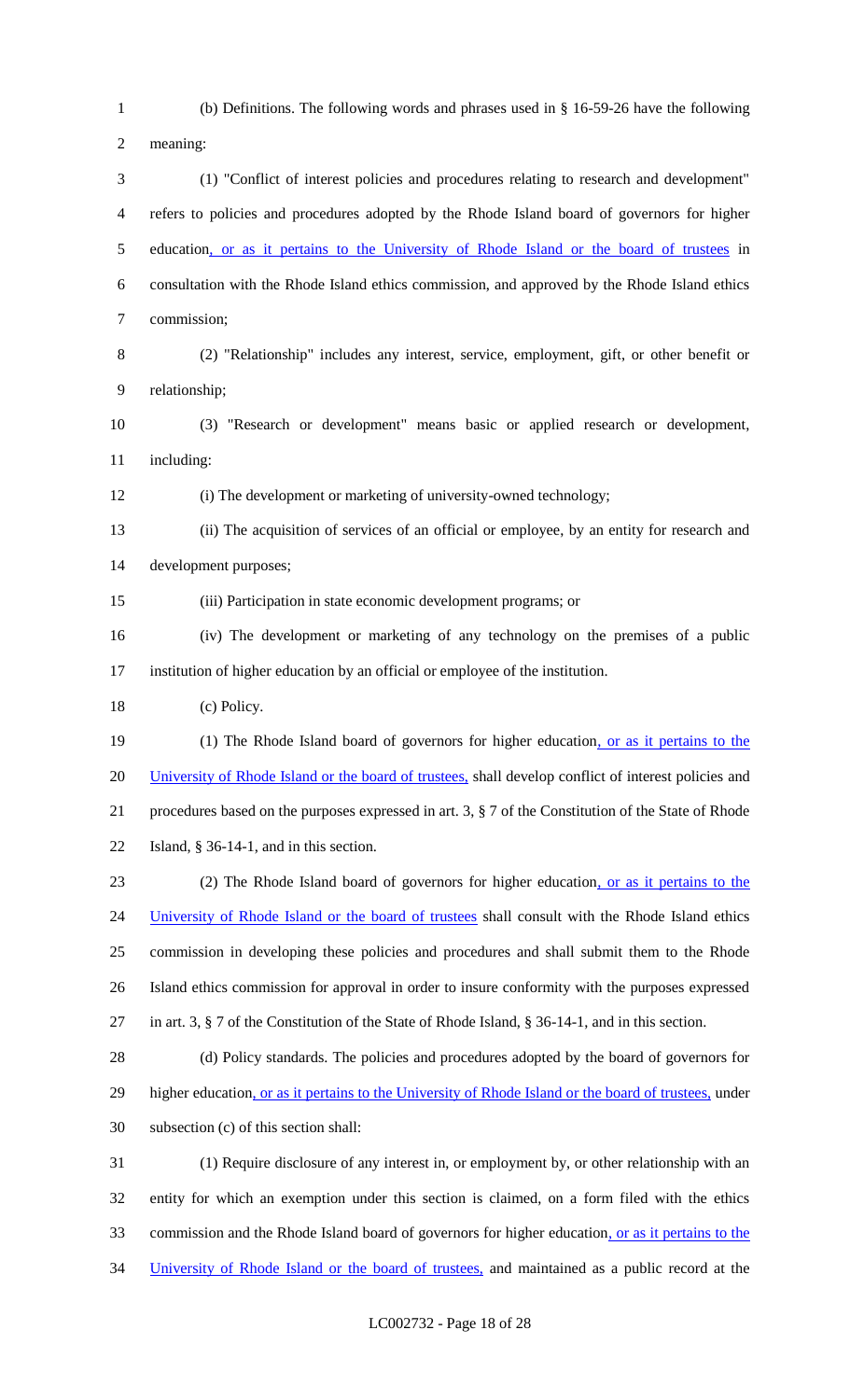commission offices, the office of higher education, and at the interested public institution of higher education;

 (2) Require review of all disclosures by a designated official or officials, who shall determine what further information must be disclosed and what restrictions shall be imposed by 5 the Rhode Island board of governors for higher education, or as it pertains to the University of Rhode Island or the board of trustees, to manage, reduce, or eliminate any actual or potential conflict of interest;

 (3) Include guidelines to ensure that interests and employment for which an exemption under this section is claimed do not improperly give an advantage to entities in which the interests or employment are maintained, lead to misuse of institution students or employees for the benefit of entities in which the interests or employment are maintained, or otherwise interfere with the duties and responsibilities of the exempt official or employee;

 (4) Require approval by the president of the public institution of higher education of any interest or employment for which an exemption is claimed under this section; and

15 (5) Require approval by the Rhode Island board of governors for higher education, or as 16 it pertains to the University of Rhode Island or the board of trustees.

 (e) Relationship permitted. An official or employee at a public institution of higher education may have a relationship, that would otherwise be prohibited by the Rhode Island Code of Ethics in Government, with an entity engaged in research or development, or with an entity having a direct interest in the outcome of research or development, only if the Rhode Island Board of governors for higher education, or as it pertains to the University of Rhode Island or the 22 board of trustees, has adopted policies and procedures in accordance with this section, and the official or employee has complied with the policies and procedures. If the provisions of this section are not met, the official or employee is not exempt from any relevant provisions of the Rhode Island Code of Ethics in Government.

26 (f) Annual reporting. The board of governors for higher education, or as it pertains to the University of Rhode Island or the board of trustees, shall report annually to the governor, the president of the senate and the speaker of the house of representatives, and the ethics commission the number of approvals granted under this section and how the conflict of interest policies and procedures adopted pursuant to this section have been implemented in the preceding year.

 (g) Person not eligible. An official or employee who is a president, or vice-president at a public institution of higher education in Rhode Island may not receive an exemption under this section.

34 (h) Ethics commission review. The board of governors for higher education, or as it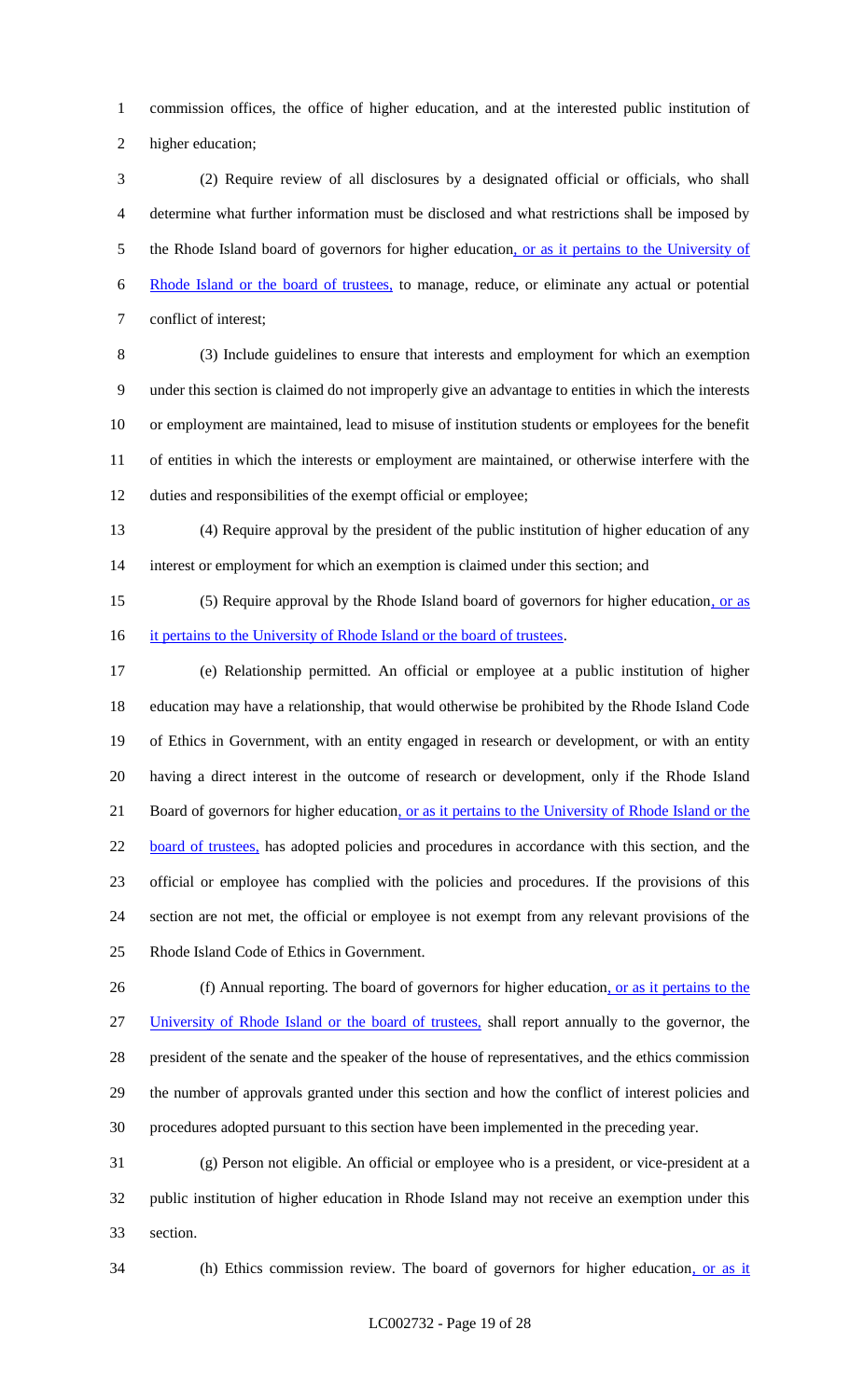1 pertains to the University of Rhode Island or the board of trustees, shall promptly notify the ethics commission in writing of any exemption that is granted under this section. If the ethics commission disagrees with an exemption that is granted pursuant to this section and the conflict of interest policies and procedures relating to research and development adopted by the board of governors for higher education, within thirty (30) calendar days after the receipt of the notice described in this section, the ethics commission shall notify the board of governors for higher education reason for its concern. Upon receipt of such notice from the ethics commission, the board of governors for higher education, or as it pertains to the University of Rhode Island or the board of trustees shall cause the matter to be re-examined at an open and public meeting pursuant to § 42-46-1 et seq.

 SECTION 6. Section 16-59-28 of the General Laws in Chapter 16-59 entitled "Council on Postsecondary Education [See Title 16 Chapter 97 - The Rhode Island Board of Education Act]" is hereby repealed.

**16-59-28. "Bachelors Degree in Three" program.**

 (a) The Rhode Island board of governors for higher education shall establish and 16 administer the "Bachelors Degree in Three" program. The board shall:

17 (1) Establish guidelines for the "Bachelors Degree in Three" program.

18 (2) Collaborate with the board of regents for elementary and secondary education to 19 establish a seamless credit transfer system for high school students and other policies that might

facilitate student participation in such a program.

(3) Identify and propose any necessary changes to academic courses of study, support

services, financial aid, and other policies and resources at the University of Rhode Island, Rhode

Island College and the Community College of Rhode Island to ensure greater opportunities for

students to complete bachelors degree programs in three (3) years.

 (4) Identify potential costs of the program, including costs to students, to the institutions, 26 and to school districts, identify possible sources of external grant funding for a pilot program, and

27 propose a funding structure for the program.

 (5) Investigate accreditation issues and federal financial aid rules that may be implicated 29 by the program.

(6) Identify units at the University of Rhode Island, Rhode Island College, and the

 Community College of Rhode Island that will assume administrative responsibility for the 32 program.

 (7) Design, undertake and evaluate a three (3) year pilot program that will serve as a model for full-scale implementation.

LC002732 - Page 20 of 28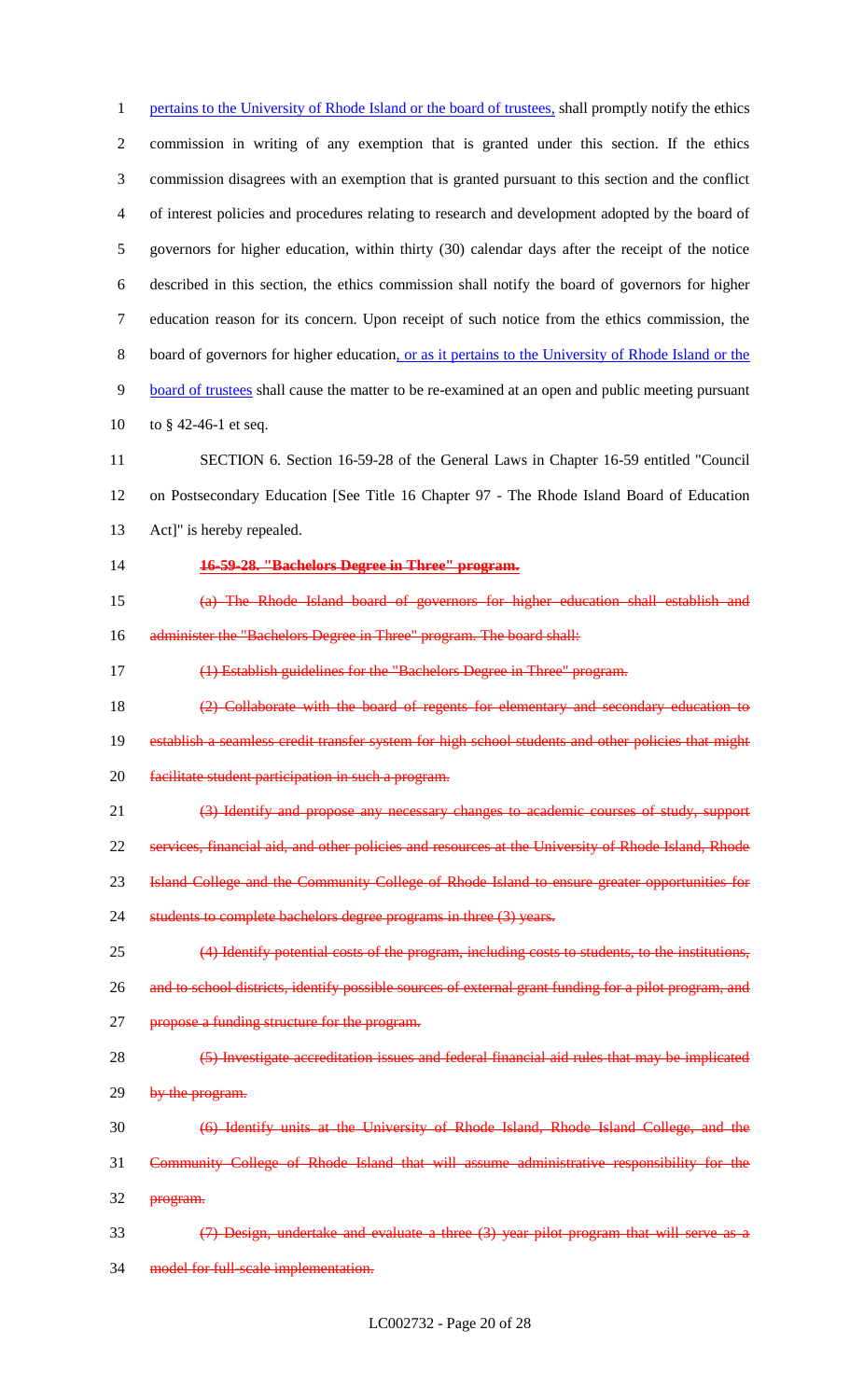- 
- (b) The board shall present an initial report, recommendations and timeline to the general

2 assembly on or by February 1, 2011, and the pilot program will begin with the fall academic

semester of 2011.

- SECTION 7. Section 16-97-7 of the General Laws in Chapter 16-97 entitled "The Rhode Island Board of Education Act" is hereby amended to read as follows:
- 

## **16-97-7. Tuition waivers -- Disclosure as a prerequisite to receipt.**

Notwithstanding any other provision of law, no employee of the state board of education,

 or the board of trustees for the University of Rhode Island, his or her spouse, domestic partner or dependent, shall receive a tuition waiver as a result of employment status with the state board of 10 education, <u>or the board of trustees for the University of Rhode Island</u> without first consenting to the public disclosure of the existence and amount of the waiver. This section shall apply to any

 tuition waivers, including, but not limited to, any such waiver at the Community College of Rhode Island, Rhode Island College, and/or the University of Rhode Island.

 SECTION 8. Section 16-101-1 of the General Laws in Chapter 16-101 entitled "Academic Credit For Military Service" is hereby amended to read as follows:

## **16-101-1. Academic credit for military service.**

 (a) State public higher education institutions in the state shall honor the military training, experience, correspondence courses and occupations of an individual who has served in the military or armed forces of the United States by allowing academic credits that meet the standards of the American Council on Education or equivalent standards for awarding academic credit, if the award of the educational credit is based upon the institution's admission standards and its role, scope, and mission. The board of education shall adopt policies or regulations requiring each institution to award educational credits to a student enrolled in the institution, based upon the student's military training or service when academically appropriate.

 (b) The board of trustees for the University of Rhode Island, in consultation with the president and the faculty senate, shall adopt policies or regulations requiring each institution to

award educational credits to a student enrolled at the university, based upon the student's military

28 training or service when academically appropriate.

 SECTION 9. Sections 16-106-4 and 16-106-6 of the General Laws in Chapter 16-106 entitled "The Performance Incentive Funding Act of 2016" are hereby amended to read as follows:

**16-106-4. Performance incentive funding -- Rhode Island College and University of** 

**Rhode Island. Performance incentive funding -- Rhode Island College.**

34 (a) Beginning in FY 2018, funding for Rhode Island College ("RIC") and the University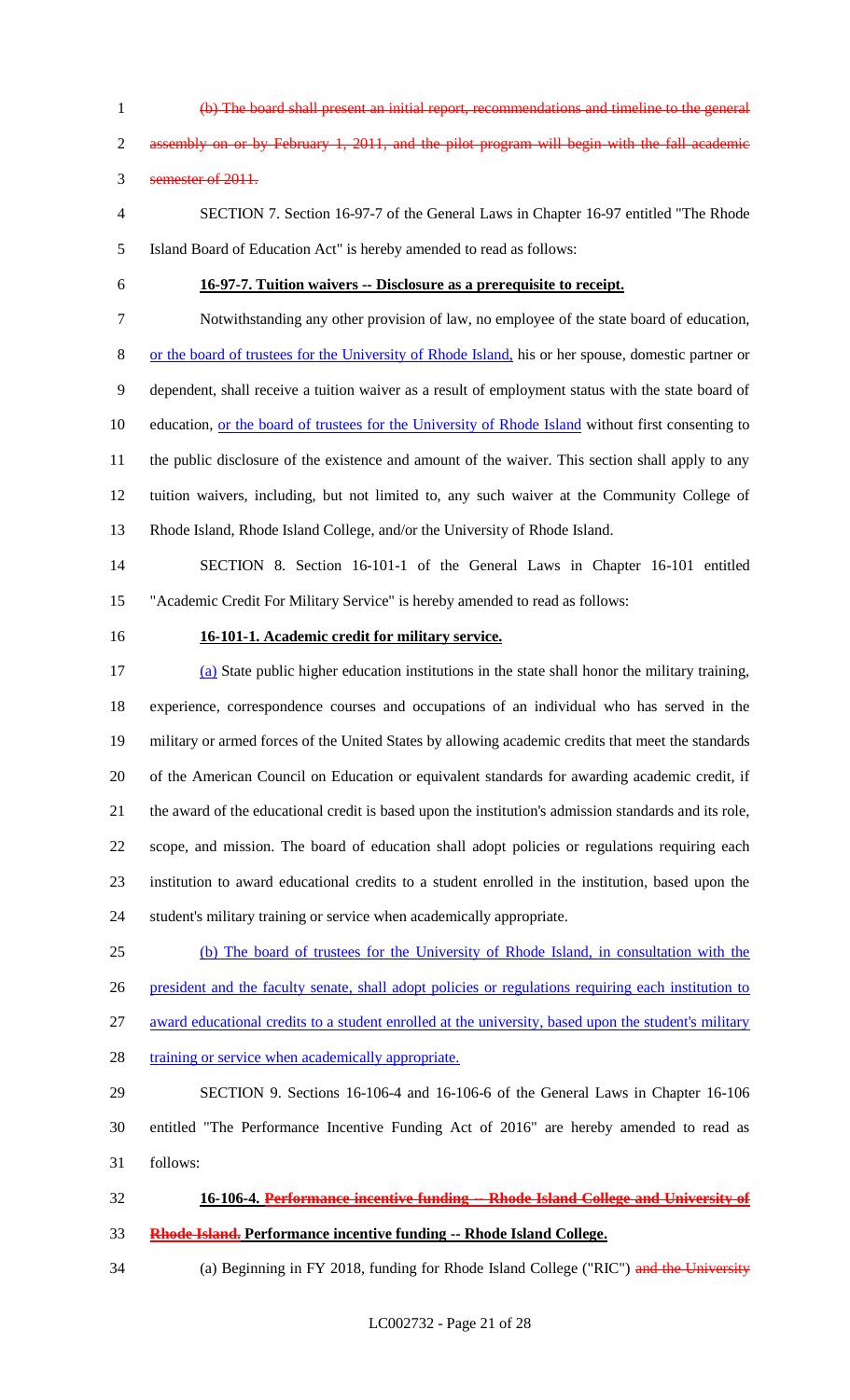1 of Rhode Island ("URI") shall include a performance-based component utilizing all additional allocations of otherwise unrestricted, higher-education general revenue greater than the base amount received pursuant to the FY 2016 budget as enacted, of total unrestricted state higher-education funding.

 (b) Data on which to base performance measures as described in subsection (c) shall be defined by the commissioner of postsecondary education, in consultation with the council on postsecondary education. Measures shall begin to be collected in FY 2017.

 These measures may include and incorporate outcomes or goals from multiple, previous years. The lack of information from previous years, however, will not affect the use of performance-based measures.

11 (c) Rhode Island College and the University of Rhode Island shall each have unique 12 measures consistent with each institution's its purpose, role, scope, and mission. The performance-based measures shall include the following metrics:

 (1) The number and percentage, including growth in relation to enrollment and prior years of bachelor's degrees awarded to first-time, full-time students within four (4) years and six (6) years, including summer graduates;

 (2) The number of degrees awarded that are tied to Rhode Island's high demand, high-wage employment opportunities consistent with the institution's mission;

 (3) One measure that applies only to RIC, as agreed to by the commissioner of postsecondary education and the president of RIC, who shall consider faculty, staff, and student 21 input; and one measure that applies only to URI, as agreed to by the commissioner of 22 postsecondary education and the president of URI, who shall consider faculty, staff and student input; and

 (4) Any other measures that are deemed appropriate by the council of postsecondary education.

26 (d) Weight may be assigned to any of the aforementioned metrics to either or both of the 27 institutions to reinforce the missions mission of RIC and URI, respectively, the economic needs of the state, and the socio-economic status of the students. The commissioner may consider the 29 institutions' institution's improvements in said metrics when determining whether it has satisfied the annual measure despite not reaching the overall goal.

 (e) The commissioner shall provide faculty and students an opportunity to provide input on the development of performance measures.

**16-106-6. Accountability -- Authority to revise and transparency.**

(a) The commissioner of postsecondary education shall monitor, publish, and report to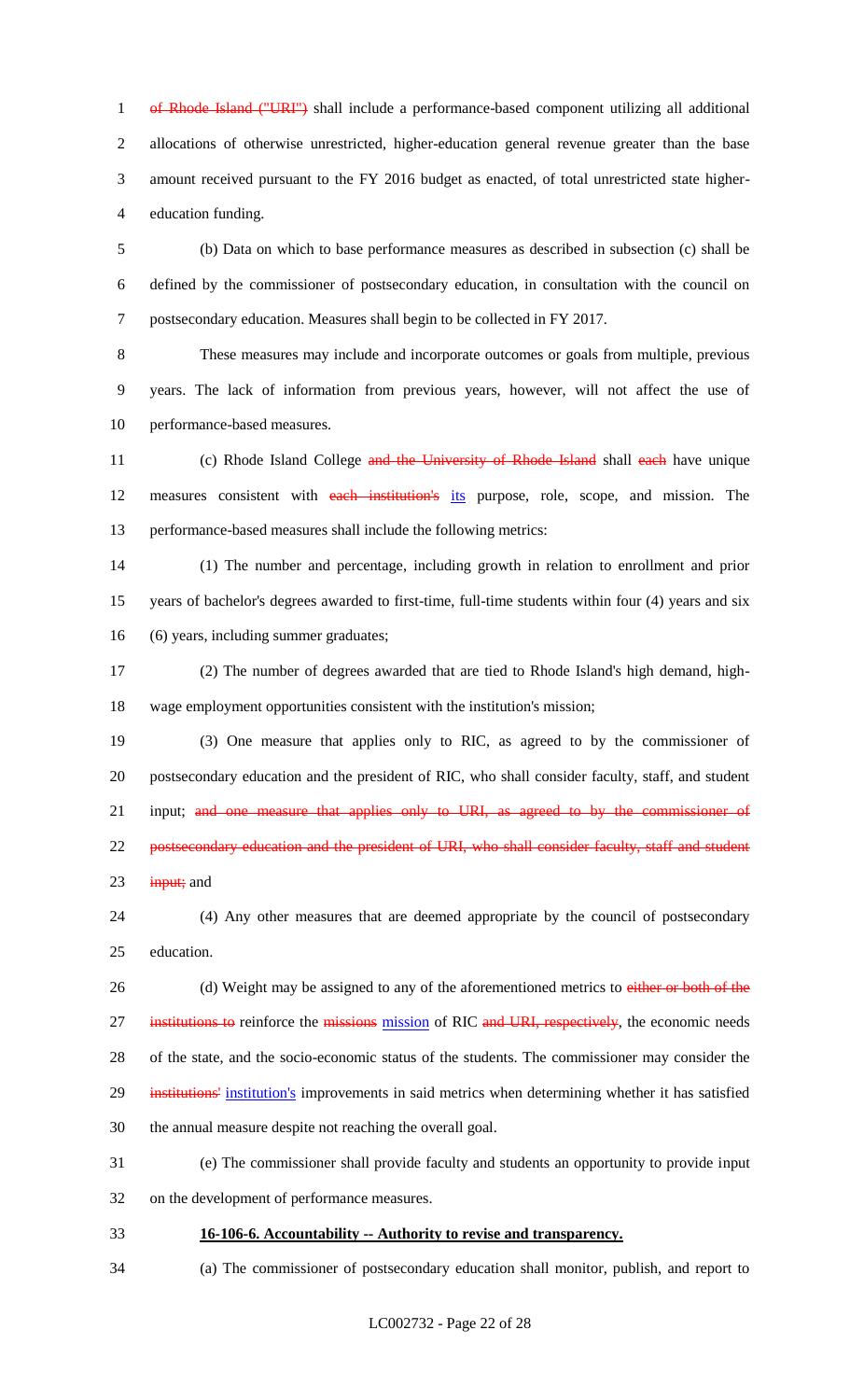the council on postsecondary education the level of performance on all metrics identified in accordance with this chapter for the Community College of Rhode Island, and Rhode Island College, and the University of Rhode Island.

 (b) The commissioner of postsecondary education, in consultation with the council of postsecondary education, shall revise the metrics at a time when performance has reached a pre- defined level. Future metrics shall further goals identified by the board of education and the governor's workforce board, and the applicable purpose and mission of the institution of higher education to which they apply.

 (c) Each public higher-education institution shall publish its performance on all of its associated metrics prescribed in this chapter on its website.

 SECTION 10. Section 35-4-23.1 of the General Laws in Chapter 35-4 entitled "State Funds" is hereby amended to read as follows:

#### **35-4-23.1. Indirect cost recoveries by state agencies.**

 All state agencies shall apply for recovery of indirect costs when recovery is permissible under federal statute and grant regulations. All funds received for indirect costs recovery shall be turned over to the general treasurer and shall be placed in a restricted account in each agency for the specific purposes designated through the annual budget process. The agency shall, through the annual budget process, report to the general assembly the estimated amount of federal indirect cost recoveries for the next fiscal year, together with the intended use of the funds. Nothing contained in this section, however, shall conflict with the powers and duties granted the board of governors for higher education and the board of regents for elementary and secondary education 22 in chapters 59 and 60 of title 16, and the board of trustees for the University of Rhode Island as provided in chapter 32 of title 16.

 SECTION 11. Section 37-2-7 of the General Laws in Chapter 37-2 entitled "State Purchases" is hereby amended to read as follows:

#### **37-2-7. Definitions.**

 The words defined in this section have the meanings set forth below whenever they appear in this chapter, unless the context in which they are used clearly requires a different meaning or a different definition is prescribed for a particular section, group of sections, or provision:

 (1) "Business" means any corporation, partnership, individual, sole proprietorship, joint stock company, joint venture, or any other legal entity through which business is conducted.

 (2) "Change order" means a written authorization signed by the purchasing agent directing or allowing the contractor to proceed with changes, alterations, or modifications to the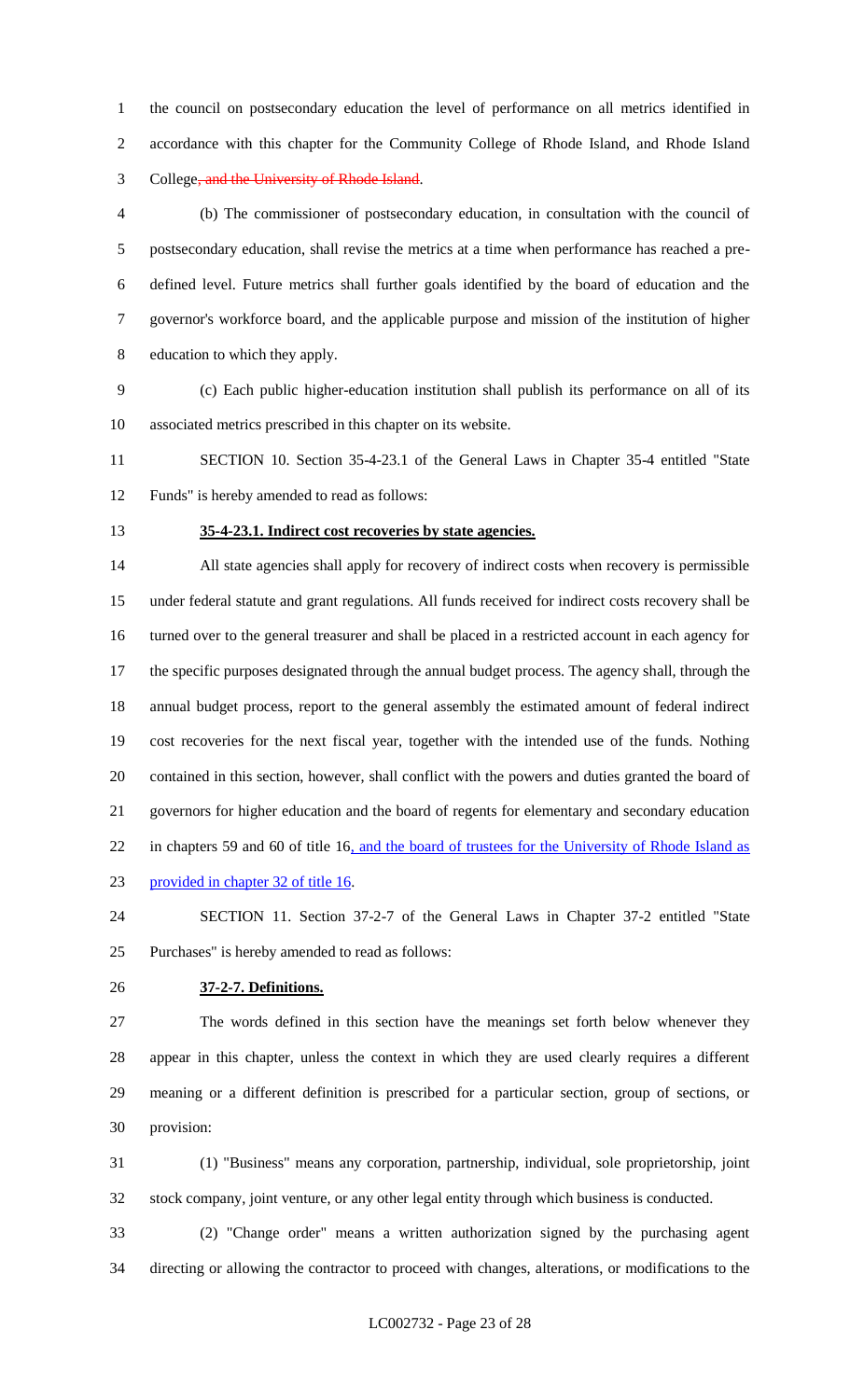terms, conditions, or scope of work on a previously awarded contract

 (3) "Chief purchasing officer" shall mean: (i) for a state agency, the director of the department of administration, and (ii) for a public agency, the executive director or the chief operational officer of the agency.

 (4) "Construction" means the process of building, altering, repairing, improving, or demolishing any public structures or building, or other public improvements of any kind to any public real property. It does not include the routine maintenance or repair of existing structures, buildings, or real property performed by salaried employees of the state of Rhode Island in the usual course of their jobs.

 (5) "Contract" means all types of agreements, including grants and orders, for the purchase or disposal of supplies, services, construction, or any other item. It includes awards; contracts of a fixed-price, cost, cost-plus-a-fixed-fee, or incentive type; contracts providing for the issuance of job or task orders; leases; letter contracts; purchase orders; and construction management contracts. It also includes supplemental agreements with respect to any of the foregoing. "Contract" does not include labor contracts with employees of state agencies.

 (6) "Contract amendment" means any written alteration in the specifications, delivery point, rate of delivery, contract period, price, quantity, or other contract provisions of any existing contract, whether accomplished by unilateral action in accordance with a contract provision, or by mutual action of the parties to the contract. It includes bilateral actions, such as supplemental agreements, and unilateral actions, such as change orders, administrative changes, notices of termination, and notices of the exercise of a contract option.

(7) "Contractor" means any person having a contract with a governmental body.

(8) "Data" means recorded information, regardless of form or characteristic.

 (9) "Designee" means a duly authorized representative of a person holding a superior position.

(10) "Employee" means an individual drawing a salary from a state governmental entity.

 (11) "State governmental entity" means any entity created as a legislative body or a public or state agency by the general assembly or constitution of this state, except for municipal, regional, or county governmental entities.

(12) "May" means permissive.

 (13) "Negotiation" means contracting by either the method set forth in §§ 37-2-19, 37-2- 20, or 37-2-21.

(14) "Person" means any business, individual, organization, or group of individuals.

(15) "Procurement" means the purchasing, buying, renting, leasing, or otherwise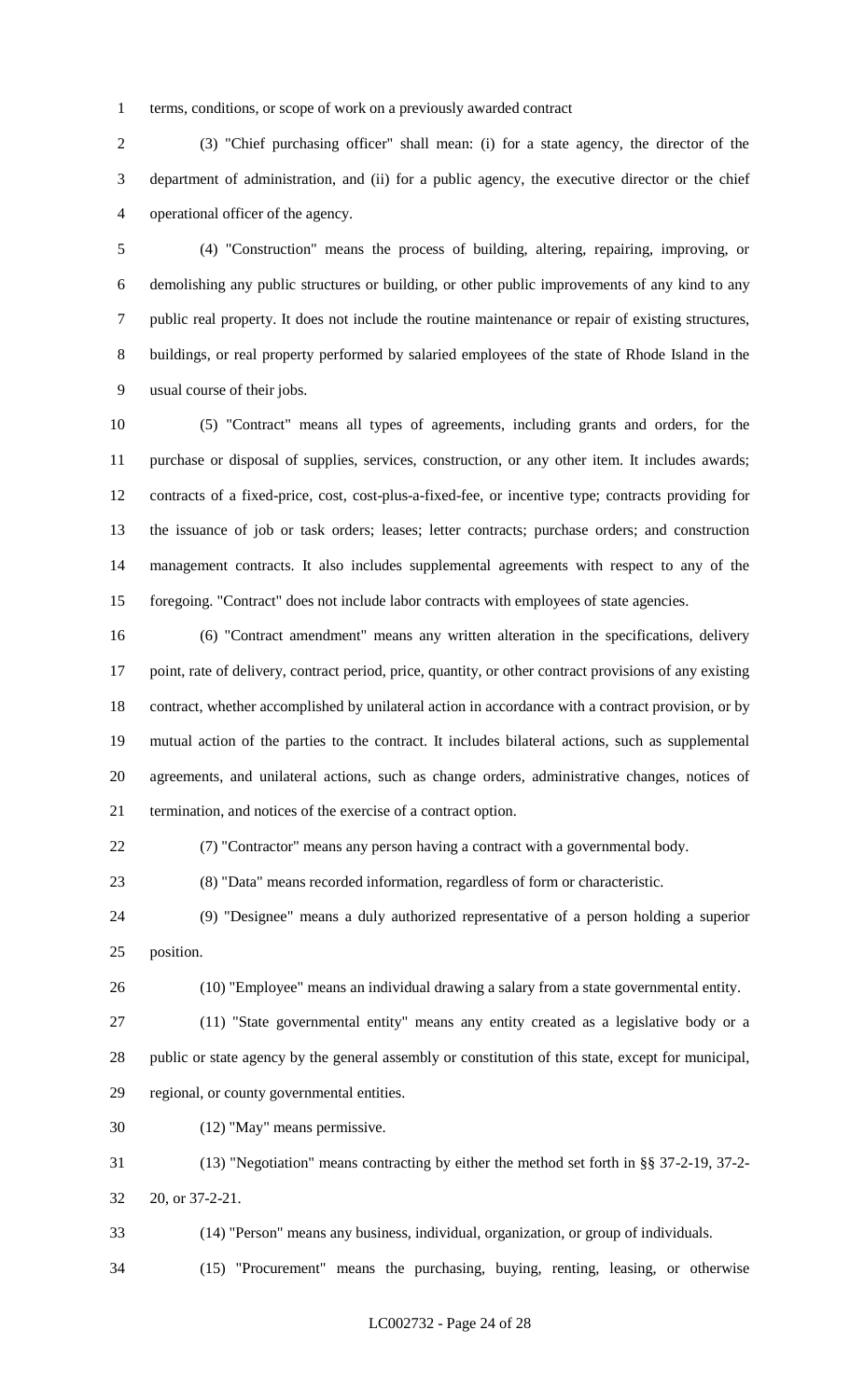obtaining of any supplies, services, or construction. It also includes all functions that pertain to the obtaining of any supply, service, or construction item, including a description of requirements, selection and solicitation of sources, preparation, and award of contract, and all phases of contract administration.

 (16) "Public agency" shall mean the Rhode Island industrial recreational building authority, the Rhode Island commerce corporation, the Rhode Island industrial facilities corporation, the Rhode Island refunding bond authority, the Rhode Island housing and mortgage finance corporation, the Rhode Island resource recovery corporation, the Rhode Island public transit authority, the Rhode Island student loan authority, the Howard development corporation, the water resources board corporate, the Rhode Island health and education building corporation, the Rhode Island turnpike and bridge authority, the Blackstone Valley district commission, the Narragansett Bay water quality management district commission, the Rhode Island telecommunications authority, the convention center authority, the Channel 36 foundation, the Rhode Island lottery commission their successors and assigns, any other body corporate and politic which has been or will be created or established within this state excepting cities and 16 towns, the University of Rhode Island board of trustees for all purchases which are funded by 17 restricted, sponsored, or auxiliary monies, and the council on postsecondary education for all purchases which are funded by restricted, sponsored, or auxiliary monies.

 (17) "Purchase request" or "purchase requisition" means that document whereby a using agency requests that a contract be entered into to obtain goods and/or services for a specified need, and may include, but is not limited to, the technical description of the requested item, delivery requirements, transportation mode request, criteria for evaluation of proposals, and/or preparation of suggested sources of supply, and information supplied for the making of any written determination and finding required by § 37-2-6.

 (18) "Purchasing agency" means any state governmental entity which is authorized by this chapter, its implementing regulations, or by way of delegation from the chief purchasing officer to contract on its own behalf rather than through the central contracting authority of the chief purchasing officer.

 (19) "Purchasing agent" means any person authorized by a governmental entity in accordance with procedures prescribed by regulations, to enter into and administer contracts and make written determinations and findings with respect to contracts. The term also includes an authorized representative acting within the limits of authority. "Purchasing agent" also means the person appointed in accordance with § 37-2-1.

(20) "Services" means the rendering, by a contractor, of its time and effort rather than the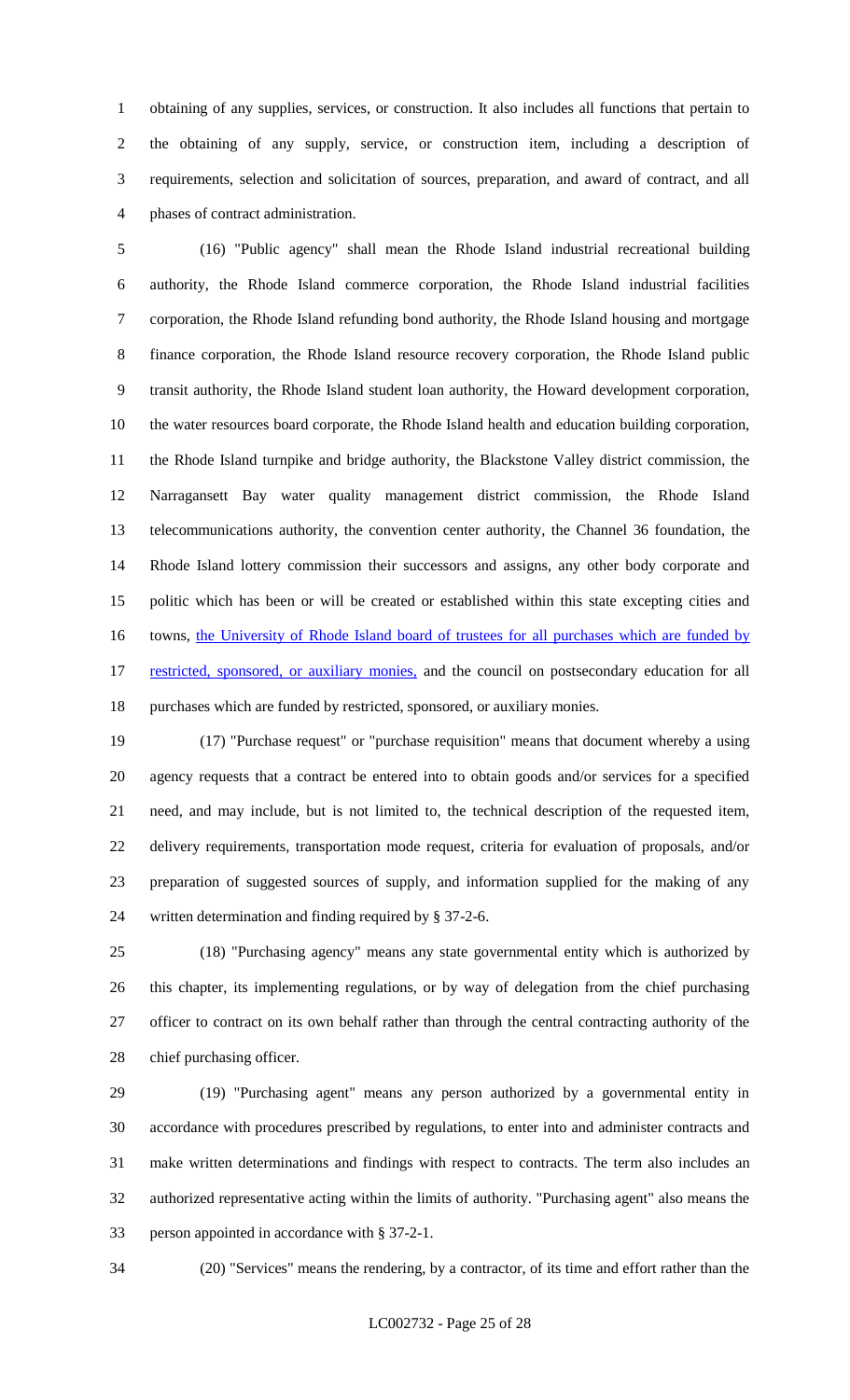furnishing of a specific end product, other than reports which are merely incidental to the required performance of services. "Services" does not include labor contracts with employees of state agencies.

(21) "Shall" means imperative.

 (22) "State" means the state of Rhode Island and any of its departments or agencies and public agencies.

 (23) "Supplemental agreement" means any contract modification which is accomplished by the mutual action of the parties.

 (24) "Supplies" means all property, including, but not limited to, leases of real property, printing, and insurance, except land or permanent interest in land.

 (25) "Using agency" means any state governmental entity which utilizes any supplies, services, or construction purchased under this chapter.

 (26) As used in § 37-2-59, "architect" or "engineer" services means those professional services within the scope of practice of architecture, professional engineering, or registered land surveying pertaining to construction, as defined by the laws of this state. "Consultant" means any person with whom the state and/or a public agency has a contract which contract provides for the person to give direction or information as regards a particular area of knowledge in which the person is a specialist and/or has expertise.

 (27) For purposes of §§ 37-2-62 -- 37-2-70, "directors" means those members of a public agency appointed pursuant to a statute who comprise the governing authority of the board, commission, authority, and/or corporation.

 (28) "State agency" means any department, commission, council, board, bureau, committee, institution, or other governmental entity of the executive or judicial branch of this state not otherwise established as a body corporate and politic, and includes, without limitation, the council on postsecondary education except for purchases which are funded by restricted, 26 sponsored, or auxiliary moneys, the University of Rhode Island board of trustees for all purchases which are funded by restricted, sponsored, or auxiliary monies, and the council on elementary and secondary education.

 (29) "Governmental entity" means any department, commission, council, board, bureau, committee, institution, legislative body, agency, or government corporation of the executive, legislative, or judicial branches of state, federal, and/or local governments.

 (30) "Construction management at-risk" or "construction management at-risk services" or "construction management at-risk delivery method" is a construction method wherein a construction manager at-risk provides a range of preconstruction services and construction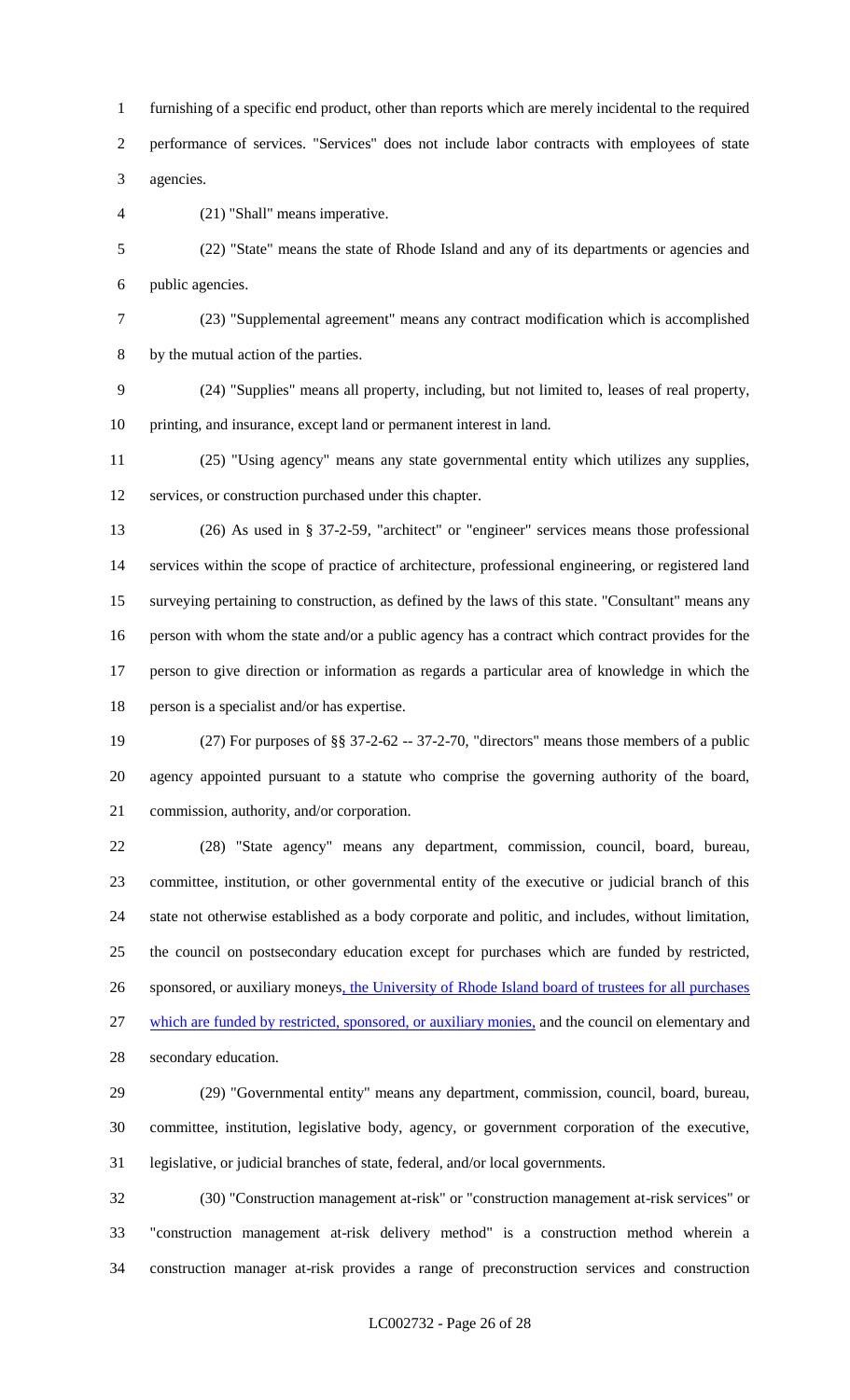management services which may include cost estimation and consultation regarding the design of the building project, the preparation and coordination of bid packages, scheduling, cost control, and value engineering, acting as the general contractor during the construction, detailing the trade contractor scope of work, holding the trade contracts and other contracts, evaluating trade contractors and subcontractors, and providing management and construction services, all at a guaranteed maximum price, which shall represent the maximum amount to be paid by the using agency for the building project, including the cost of work, the general conditions and the fee payable to the construction management at-risk firm.

 (31) "Construction manager at-risk" or "construction management at-risk firm" is a person or business experienced in construction that has the ability to evaluate and to implement drawings and specifications as they affect time, cost and quality of construction and the ability to coordinate and deliver the construction of the project within a guaranteed maximum price, which shall represent the maximum amount to be paid by the using agency for the building project, including the cost of the work, the general conditions and the fee payable to the construction management at-risk firm. The construction manager at-risk provides consultation services during the preconstruction and construction phases of the project. The project engineer, architect or owner's program manager may not serve as the construction manager at-risk.

 (32) "Owner's program manager" shall be an entity engaged to provide project management services on behalf of a state agency for the construction and supervision of the construction of a building project. The owner's program manager acts as the owner's agent in all aspects of the construction project, including, but not limited to, architectural programming, planning, design, construction, and the selection and procurement of an appropriate construction delivery method. The owner's program manager shall have at least seven (7) years experience in the construction and supervision of construction of buildings of similar size and complexity. The owner's program manager shall not have been employed during the preceding year by the design firm, the construction firm, and/or the subcontractors associated with the project.

SECTION 12. This act shall take effect on February 1, 2020.

#### ======== LC002732 ========